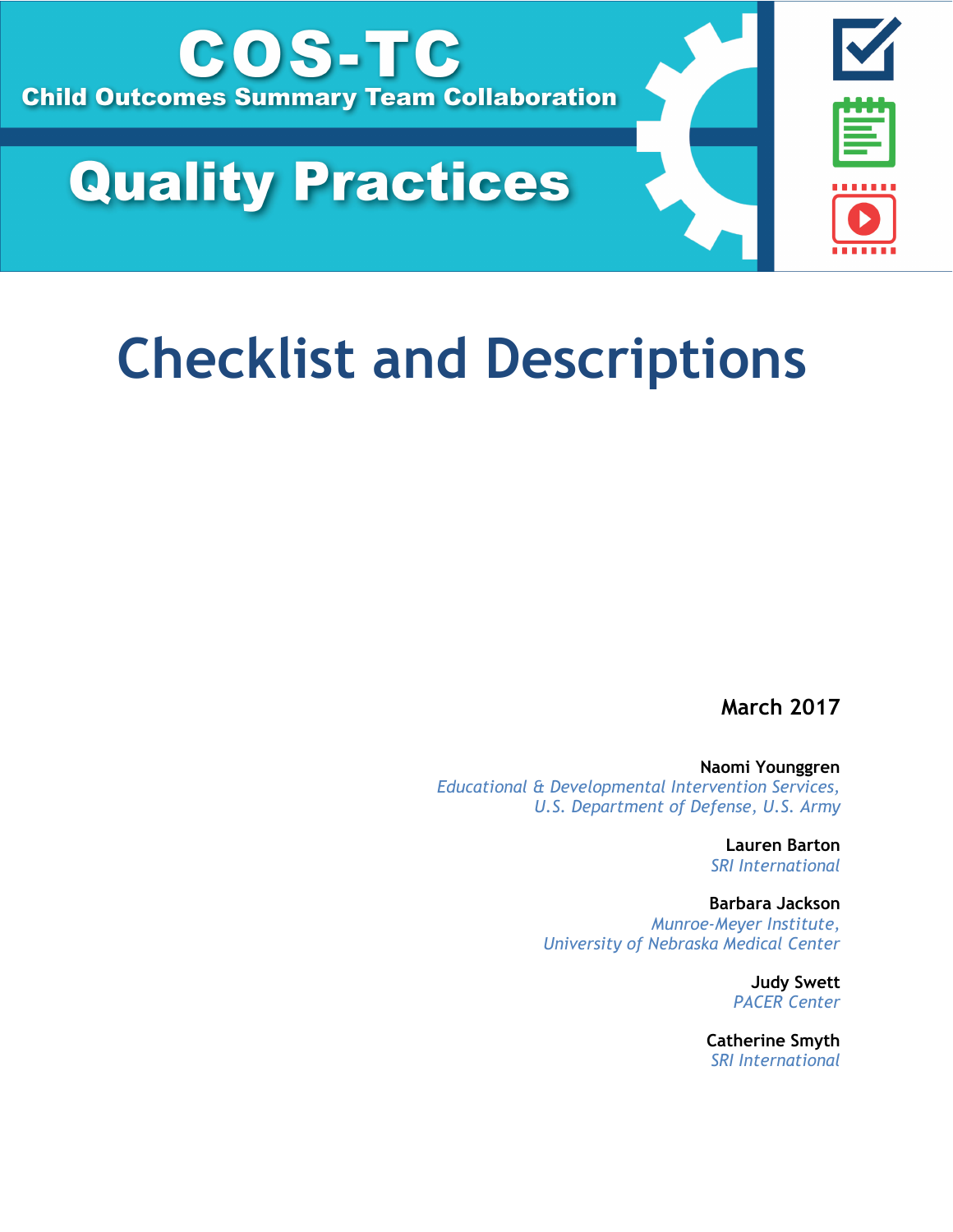## **Acknowledgment**

Special thanks to providers and families who shared their videos with us, trainers and technical assistance providers who have piloted these materials and given feedback, and funders who helped support this work.

The contents of this document were developed under a grant from the U.S. Department of Education, #H373Z120002, and a cooperative agreement, #H326P120002, from the Office of Special Education Programs, U.S. Department of Education. However, those contents do not necessarily represent the policy of the U.S. Department of Education, and you should not assume endorsement by the Federal Government. DaSy Center Project Officers, Meredith Miceli and Richelle Davis and ECTA Center Project Officer, Julia Martin Eile.



March 2017

## **Suggested citation:**

Younggren, N., Barton, L., Jackson, B., Swett, J. & Smyth, C. (2017). *Child Outcomes Summary-Team Collaboration (COS-TC) Quality Practices: Checklist and Descriptions*. Retrieved from <http://ectacenter.org/eco/pages/costeam.asp>

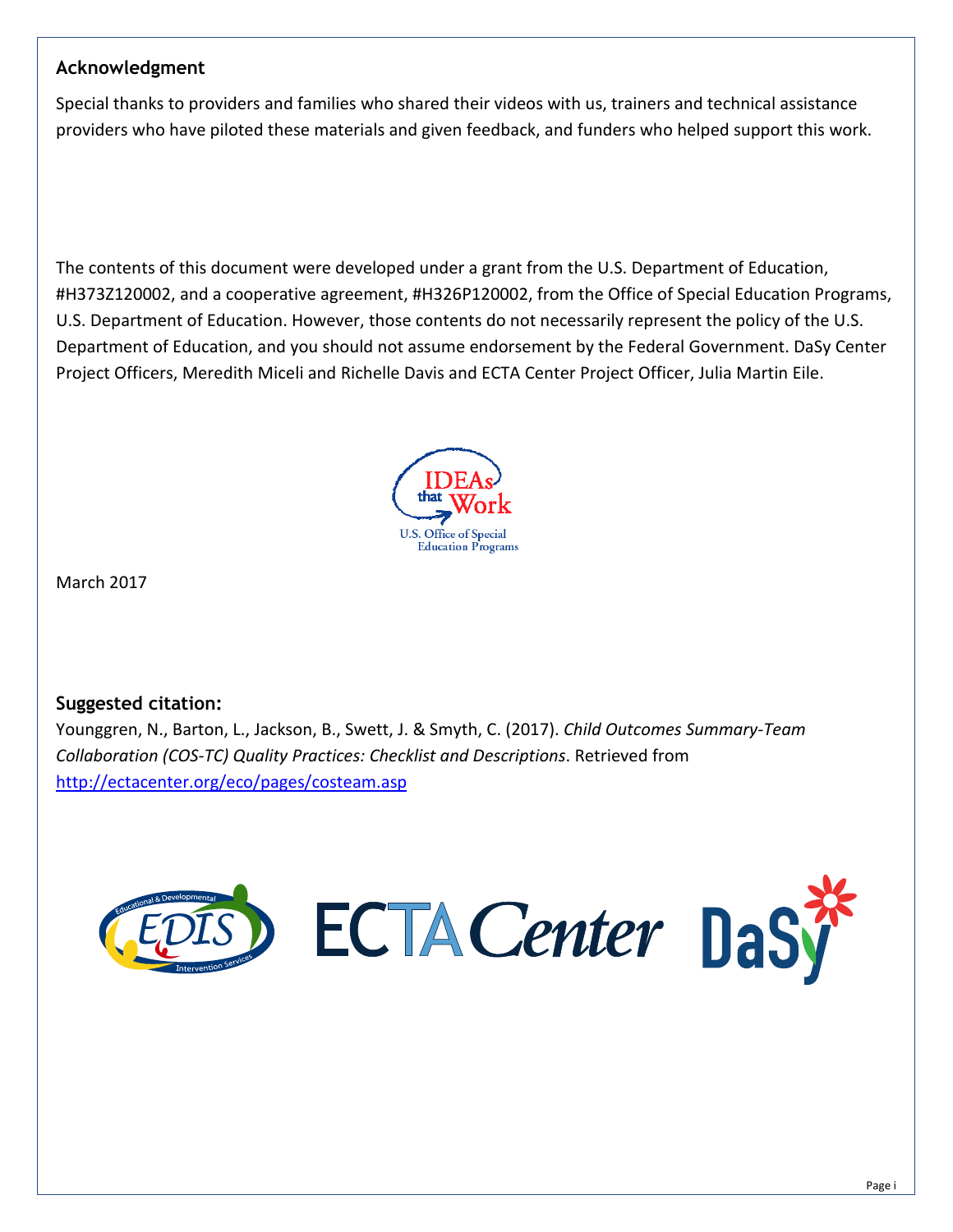## Contents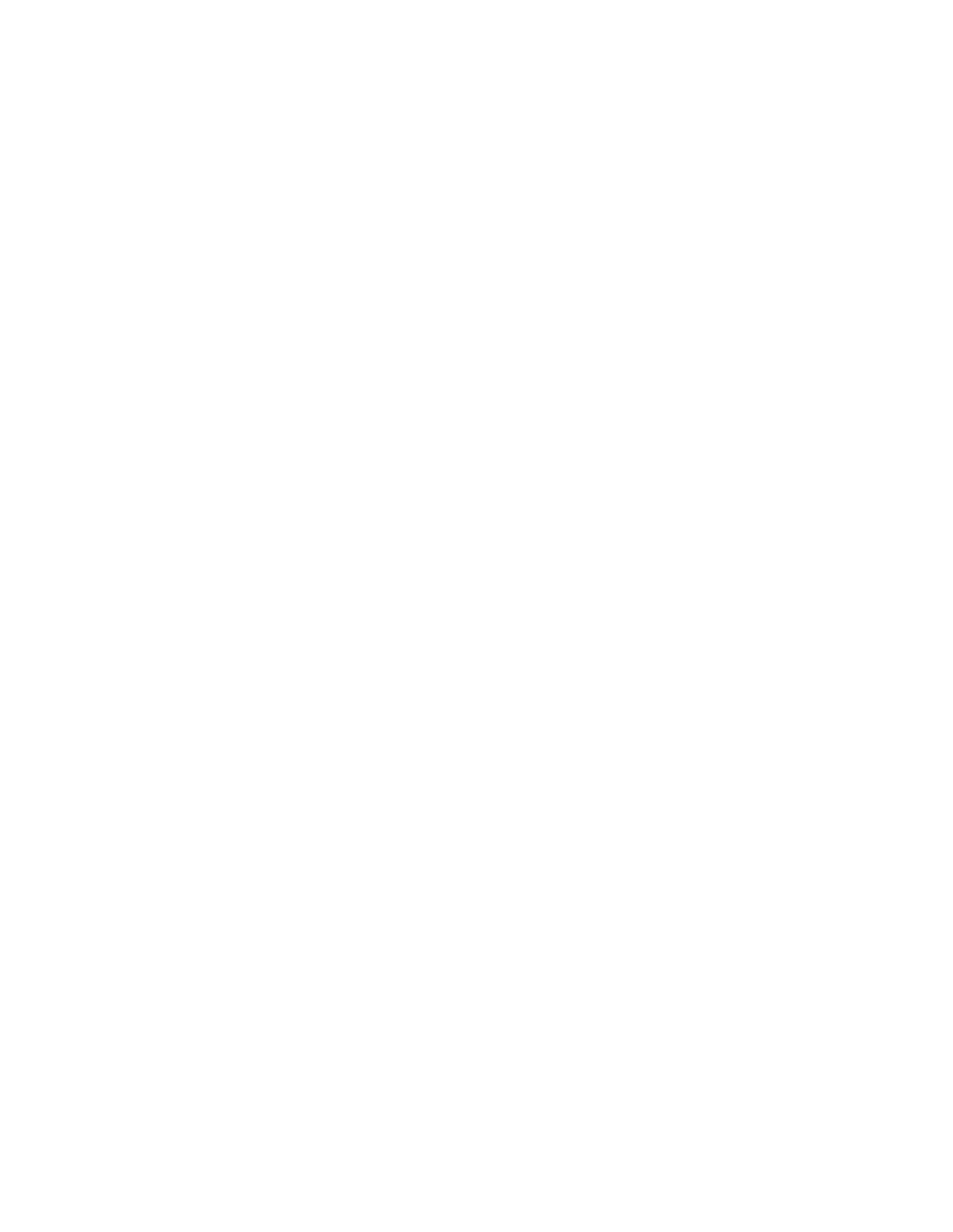## **Child Outcomes Summary Team Collaboration (COS-TC) Quality Practices Checklist and Descriptions Introduction**

#### <span id="page-4-1"></span><span id="page-4-0"></span>**Purpose**

- The *Child Outcomes Summary Team Collaboration (COS-TC) Quality Practices Checklist and Descriptions* is designed to assist states and programs in improving COS team collaboration. Built around a set of quality practices, the checklist is a mechanism for those who implement, supervise, or train on the COS process to identify, observe, and assess recommended team collaboration practices in COS implementation. It underscores ways to actively engage families as critical members in the COS process. This resource also provides a description of each of the quality practices and two examples of ways to introduce the different COS discussion points with team members.
- Prior completion of COS introductory training is strongly recommended for optimal use of the COS-TC quality practices.

## <span id="page-4-2"></span>**Background**

- The *Child Outcomes Summary Team Collaboration (COS-TC) Quality Practice Checklist and Descriptions* was developed with input from parents, researchers, service providers, and technical assistance providers involved with the COS processes in early intervention and early childhood special education programs.
- COS-TC quality practices emerged from observing teams engaging in the COS process and the realization that greater family partnership and guidance in the COS process were needed. Research on COS implementation was instrumental in defining the quality practices. See<http://ectacenter.org/eco/pages/enhance.asp> for more information.

#### <span id="page-4-3"></span>**Uses**

• The *Child Outcomes Summary Team Collaboration (COS-TC) Quality Practices Checklist and Descriptions* has multiple uses. For example, it can be used for self reflection or team reflection, for observation and feedback by a supervisor or mentor, to identify current practices and opportunities for improvement, to measure process change, and to determine staff understanding and application of quality COS team collaboration practices. It also can provide the foundation for training staff about quality COS practices. (See *Child Outcomes Summary Team Collaboration (COS-TC) Quality Practices Trainer's Guide* for more information about this use.)

#### <span id="page-4-4"></span>**Contents**

• The COS-TCQuality Practices Checklist and Descriptions made up of three tools: a checklist of quality practices, descriptions and examples that expand on the checklist, and associated video clips. These tools and additional resources for trainers organizing professional development on the COS-TC quality practices are available at: [http://ectacenter.org/eco/pages/costeam.asp.](http://ectacenter.org/eco/pages/costeam.asp)

## **Checklist**

• The quality practices highlighted in the checklist are organized into four sections: Planning for the COS, Explaining the COS to Families, Understanding Child Functioning, and Building Consensus for High-Quality COS Ratings. Additionally, a checklist of quality interactive practices is included (see Section V). The checklist includes space to document notes about quality practices as well as space for rating each quality practice as implemented, partly implemented, or not observed during observation or through self-reflection.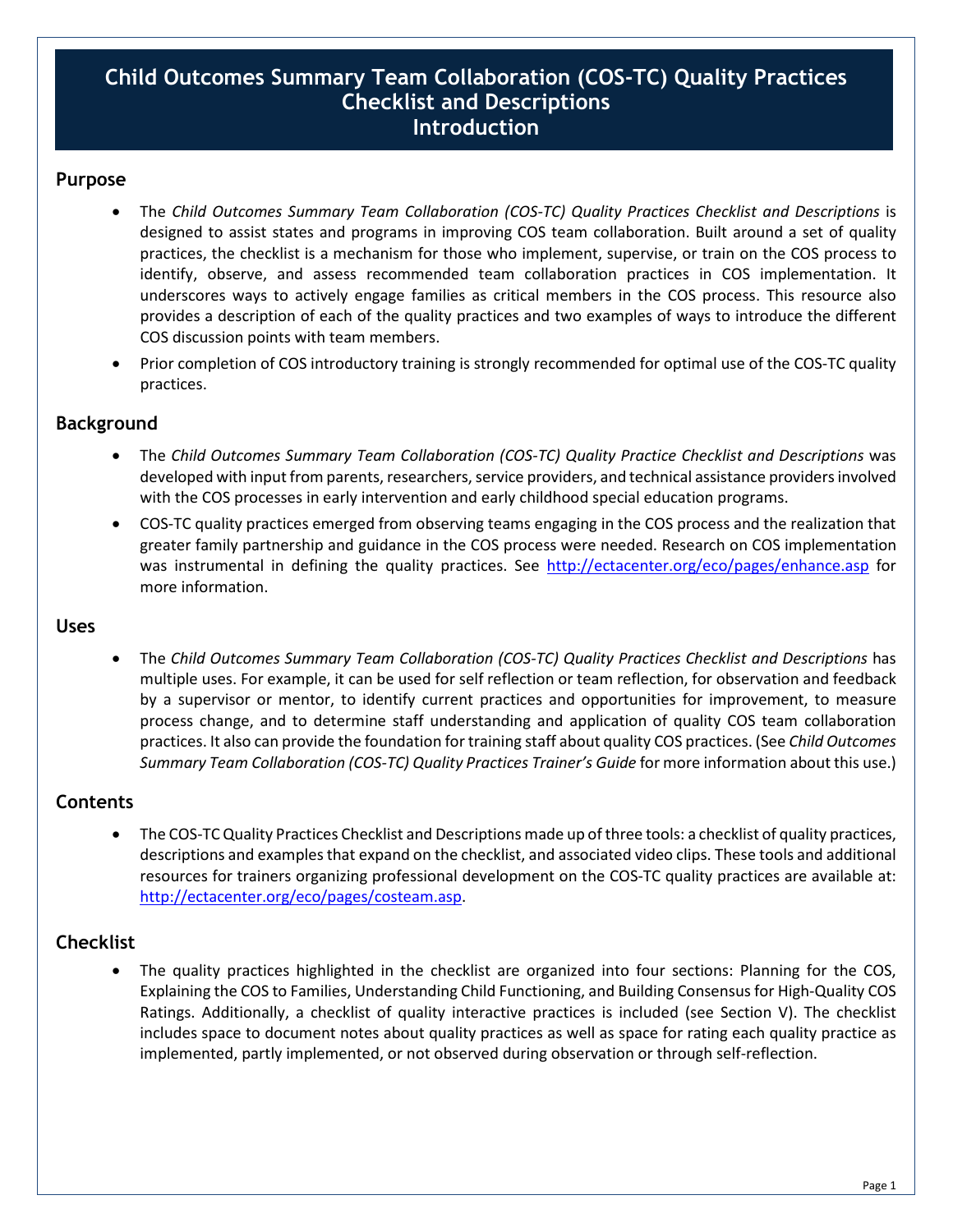## <span id="page-5-0"></span>**Descriptions and Examples**

- To support use of the checklist and promote quality COS implementation, a description of each practice is provided along with examples that illustrate the practice.
- The descriptions provide information about each of the quality practices on the COS-TC checklist: a narrative description (*What it is*) and supplemental background information (*More about it*).
- Within the *More about it* section the following key codes further denote the type of information included:

Key background information about the COS process associated with this COS-TC quality practice

Why this quality practice and the way it is implemented are critical to the COS process

**>** Greater detail about this quality practice and additional considerations

- The examples are based on the COS process for two children, Norton and Emanuel. The examples include ways to introduce the different COS discussion points with team members. It's important to note these are only examples of discussion openers; they are not scripts to be memorized and repeated. Taking time to reflect on the scenarios and exploring other ways to initiate and have these discussions with families and other team members are encouraged to build provider capacity and confidence with implementing the COS-TC quality practices.
- The examples illustrate team-based planning processes for two children about whom different levels of information have been gathered and shared. In the Norton examples the team has less information about the child's functioning for each of the outcome areas. In the Emanuel examples the team has gathered, shared, and discussed the COS process in prior meetings and interactions (i.e., during the evaluation, completion of the Routines-Based Interview™, and sharing of written information about the COS process). The Emanuel examples are also more closely aligned with an annual or exit COS rating process, as much information is already available about his functioning relative to each outcome.

#### <span id="page-5-1"></span>**Video Clips**

- The video clips contain real-life excerpts of COS meetings with families. These clips illustrate both quality practices as well as missed opportunities. The video clips are provided to stimulate thought and discussion about team collaboration in the COS process.
- The video clips provide specific teaching and learning points. Each clip illustrates a different component of the COS process. The clips are aligned with the four sections of the COS-TC Quality Practices Checklist and Descriptions. The clips are intended to support providers in assessing and reviewing their practices. They are not to be used to assess family participation. Viewers can complete a blank checklist and discuss their observations and reactions. The completed checklist that accompanies each clip highlights specific teaching and learning points. The completed checklist also can be used as a guide for technical assistance providers to facilitate discussion and reflection during training activities.
- *Video clips are available for rating and reflection as a part of the Child Outcomes Summary-Team Collaboration (COS-TC) Quality Practice Checklist and Descriptions: Online Practice*.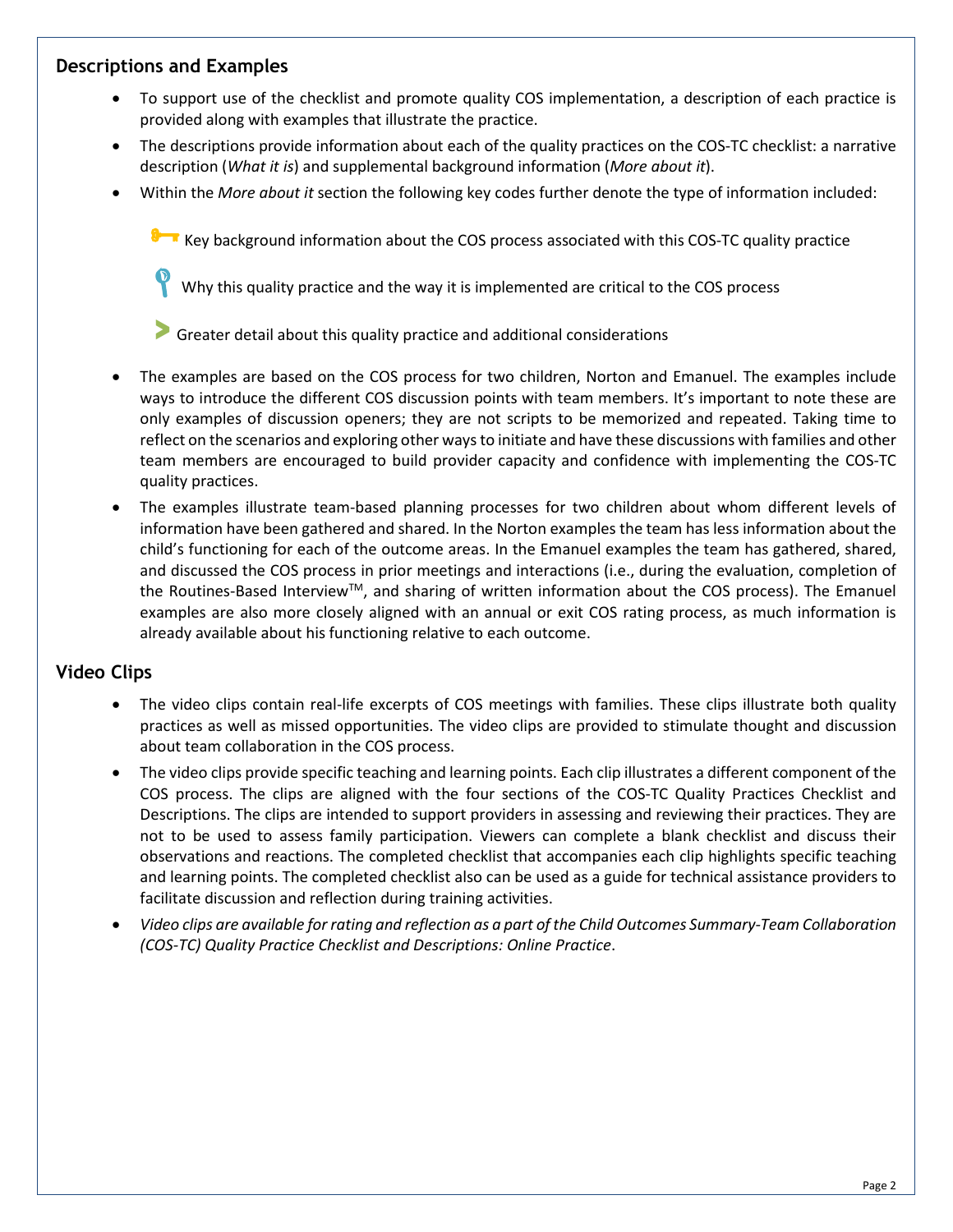## <span id="page-6-0"></span>**Child Outcomes Summary-Team Collaboration (COS-TC) Quality Practices Checklist**

#### Team Identifier: Note: 2008 and 2009 and 2009 and 2009 and 2009 and 2009 and 2009 and 2009 and 2009 and 2009 and 2009 and 2009 and 2009 and 2009 and 2009 and 2009 and 2009 and 2009 and 2009 and 2009 and 2009 and 2009 and 2

<span id="page-6-1"></span>

| I. Planning for the COS                                                                                                     |    |        |      |
|-----------------------------------------------------------------------------------------------------------------------------|----|--------|------|
| <b>Quality Practices</b>                                                                                                    |    |        |      |
| 'No' indicates that the practice is not observed; 'partly' indicates that the practice is observed some of the time or that |    |        |      |
| some, but not all, of the practice is observed; 'yes' indicates the practice is fully observed most or all of the time.     | No | Partly | Yes. |
| 1. Providers review COS background information, including the meaning of the three outcomes, the rating criteria,           |    |        |      |
| the decision tree, the descriptor statements, and COS process (as needed).                                                  |    |        |      |
| Providers review age-expected growth and development for the age of the child (as needed).<br>2.                            |    |        |      |
| 3. Providers ensure that multiple sources of information about the child's functioning are available for review (e.g.,      |    |        |      |
| observations, evaluation, progress reports, and reports from parents, specialists, and others who know the child).          |    |        |      |
| Providers confirm there is information about the child's functioning for each of the three child outcome areas.<br>4.       |    |        |      |
| 5. Providers confirm that there is information about the child's current functioning across settings and situations.        |    |        |      |
| Providers consider the child's functioning in terms of AE-IF-F with reference to age-anchoring tools and resources.<br>6.   |    |        |      |
| (AE-age-expected, IF-immediate foundational, F-foundational)                                                                |    |        |      |
| 7. Providers review plans for sharing information about the COS and how to engage the family in the COS decision-           |    |        |      |
| making process.                                                                                                             |    |        |      |

Notes

## <span id="page-6-2"></span>**II. Explaining the COS Process to Families**

| <b>Quality Practices</b>                                                                                                    |           |        |     |
|-----------------------------------------------------------------------------------------------------------------------------|-----------|--------|-----|
| 'No' indicates that the practice is not observed; 'partly' indicates that the practice is observed some of the time or that |           |        |     |
| some, but not all, of the practice is observed; 'yes' indicates the practice is fully observed most or all of the time.     | <b>No</b> | Partly | Yes |
| Providers explain to the family why outcomes data are collected and how they are used.                                      |           |        |     |
| Providers describe the three child outcomes that are measured.<br>2.                                                        |           |        |     |
| Providers <b>describe how</b> the outcome data are collected.<br>3.                                                         |           |        |     |
| Providers check for family understanding before moving on.<br>4.                                                            |           |        |     |

Notes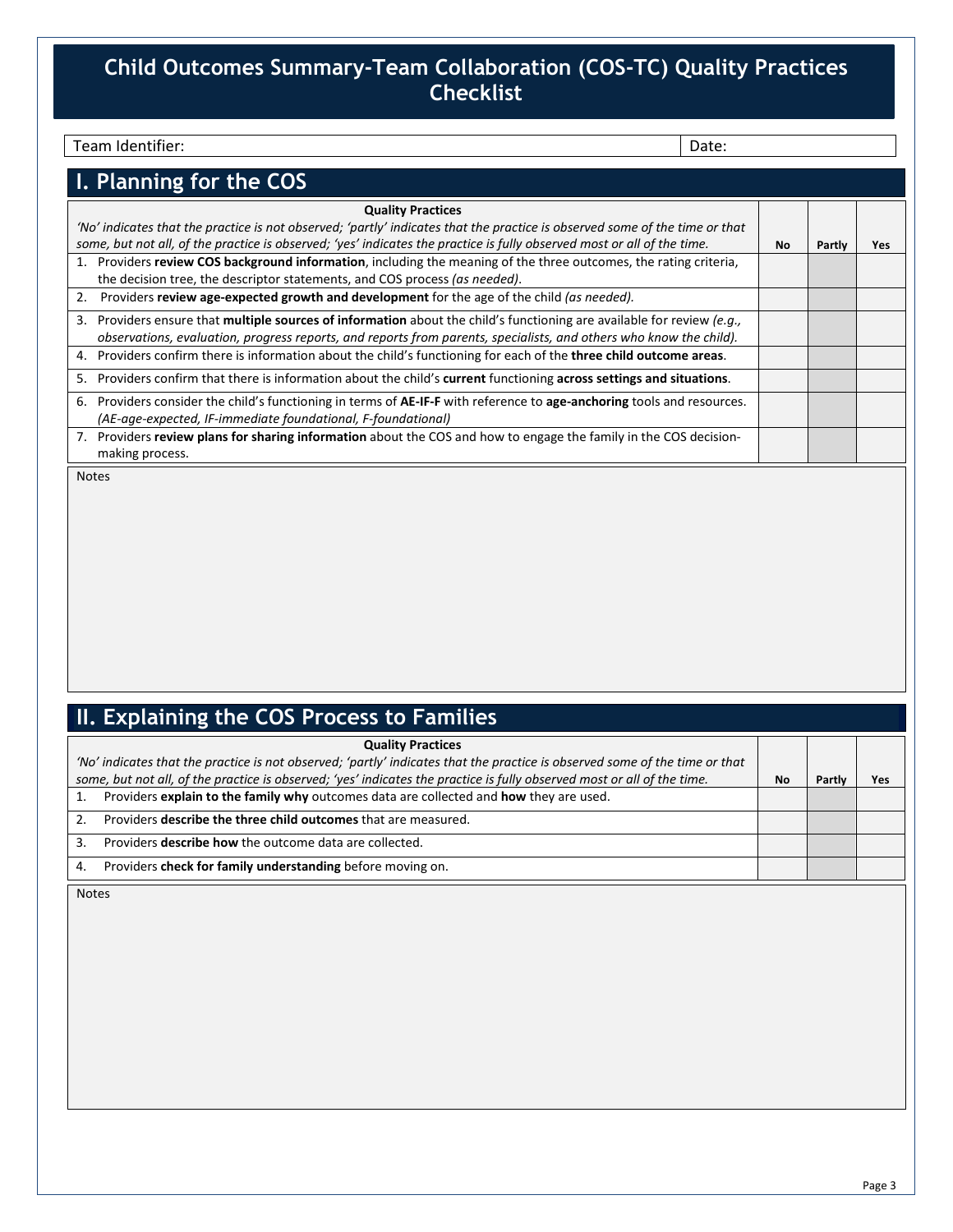<span id="page-7-0"></span>

| <b>III. Understanding Child Functioning</b>                                                                                                                                                                                                                                                                        |  |               |  |  |               |  |           |               |  |
|--------------------------------------------------------------------------------------------------------------------------------------------------------------------------------------------------------------------------------------------------------------------------------------------------------------------|--|---------------|--|--|---------------|--|-----------|---------------|--|
| <b>Quality Practices</b><br>'No' indicates that the practice is not observed; 'partly' indicates that the practice is<br>observed some of the time or that some, but not all, of the practice is observed; 'yes'<br>indicates the practice is fully observed most or all of the time. Practices are rated for each |  | Outcome 1     |  |  | Outcome 2     |  | Outcome 3 |               |  |
| outcome area.                                                                                                                                                                                                                                                                                                      |  | No Partly Yes |  |  | No Partly Yes |  |           | No Partly Yes |  |
| 1. Team members discuss the full <b>breadth of each outcome</b> (i.e., across the range of<br>functioning pertinent to each outcome).                                                                                                                                                                              |  |               |  |  |               |  |           |               |  |
| Providers invite the family to share information about their child's functioning for each<br>2.<br>outcome area.                                                                                                                                                                                                   |  |               |  |  |               |  |           |               |  |
| Team members discuss the child's current functioning in each outcome area.<br>3.                                                                                                                                                                                                                                   |  |               |  |  |               |  |           |               |  |
| Team members discuss information from multiple sources (e.g., family input, other<br>4.<br>observations, assessments, progress monitoring, child care providers, specialists,<br>neighbors) for each outcome.                                                                                                      |  |               |  |  |               |  |           |               |  |
| Team members discuss the child's functioning across settings and situations.<br>5.                                                                                                                                                                                                                                 |  |               |  |  |               |  |           |               |  |
| Team members discuss the child's functioning for each outcome in sufficient depth to<br>6.<br>describe how the child uses skills in meaningful ways.                                                                                                                                                               |  |               |  |  |               |  |           |               |  |
| Team members focus on the child's <b>functional use of skills</b> versus discrete skills.<br>7.                                                                                                                                                                                                                    |  |               |  |  |               |  |           |               |  |
| Team members discuss skills the child has and has not yet mastered.<br>8.                                                                                                                                                                                                                                          |  |               |  |  |               |  |           |               |  |
| Team members discuss how the child's current use of skills relates to age-expected<br>9.<br>development (AE-IF-F).                                                                                                                                                                                                 |  |               |  |  |               |  |           |               |  |

Notes

## <span id="page-7-1"></span>**IV. Building Consensus for a High-Quality COS Rating**

| <b>Quality Practices</b>                                                                                                                                                                                                                                                               |           | Outcome 1 |     |           | Outcome 2 |     | Outcome 3 |                |     |
|----------------------------------------------------------------------------------------------------------------------------------------------------------------------------------------------------------------------------------------------------------------------------------------|-----------|-----------|-----|-----------|-----------|-----|-----------|----------------|-----|
| 'No' indicates that the practice is not observed; 'partly' indicates that the practice is<br>observed some of the time or that some, but not all, of the practice is observed; 'yes'<br>indicates the practice is fully observed most or all of the time. Practices are rated for each |           |           |     |           |           |     |           |                |     |
| outcome area.                                                                                                                                                                                                                                                                          | <b>No</b> | Partly    | Yes | <b>No</b> | Partly    | Yes | No.       | <b>IPartly</b> | Yes |
| Team members discuss key decisions about the child's functioning shown on the<br>decision tree using all they know about the child's mix of skills.                                                                                                                                    |           |           |     |           |           |     |           |                |     |
| 2. Team members discuss the rating for each outcome in descriptive terms, not simply as<br>a number.                                                                                                                                                                                   |           |           |     |           |           |     |           |                |     |
| Team members reach consensus for each outcome rating.<br>3.                                                                                                                                                                                                                            |           |           |     |           |           |     |           |                |     |
| The COS ratings are consistent with rating criteria for all the information shared and<br>4.<br>discussed.                                                                                                                                                                             |           |           |     |           |           |     |           |                |     |

Notes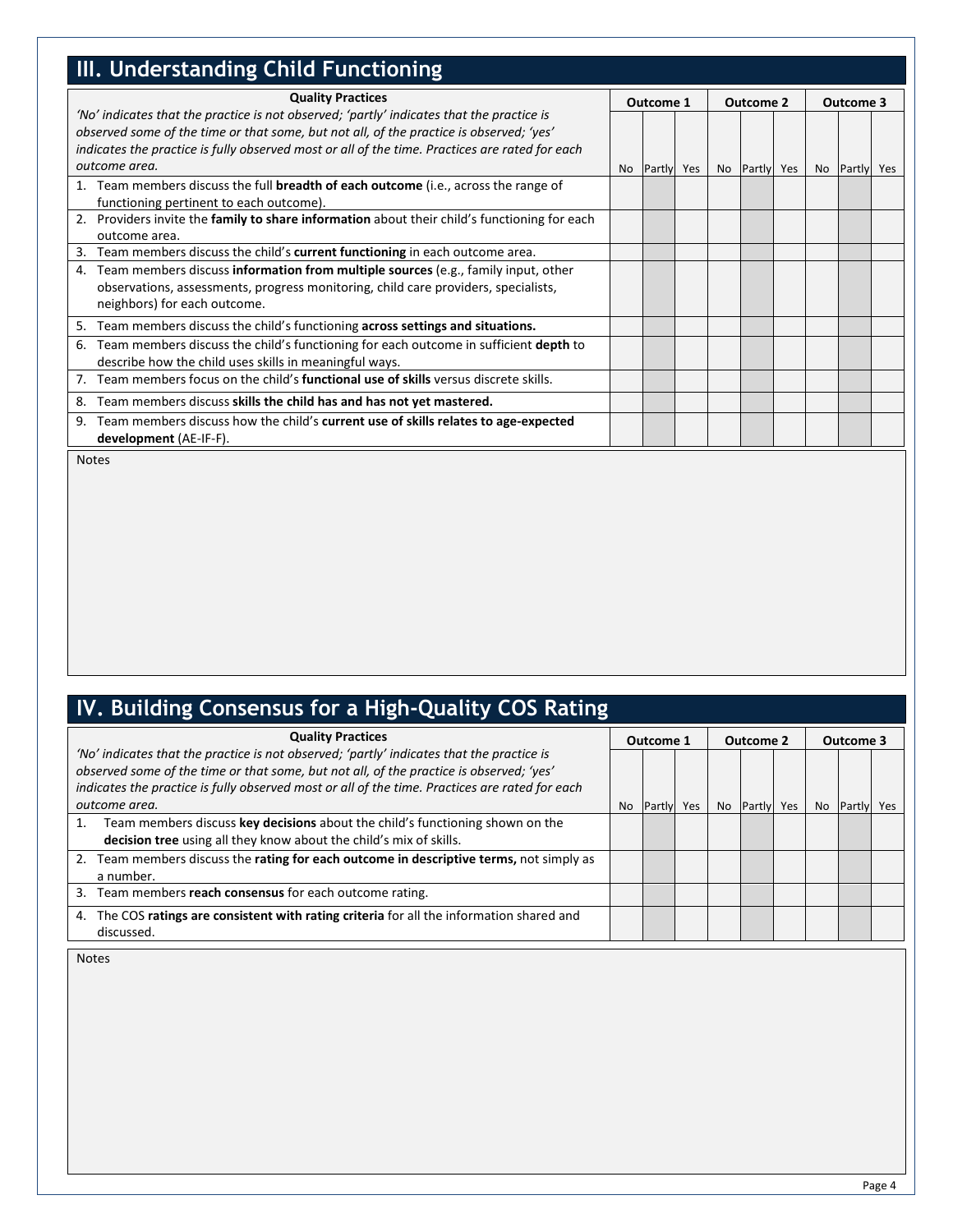<span id="page-8-0"></span>

| <b>V. Interactive Practices</b>                                                                                                                                                                                                                                                                                                                                                                          |    |        |     |
|----------------------------------------------------------------------------------------------------------------------------------------------------------------------------------------------------------------------------------------------------------------------------------------------------------------------------------------------------------------------------------------------------------|----|--------|-----|
| Please look for opportunities where providers could use the following interactive practices and rate the extent to which each occurs. Examine if<br>these practices are observed throughout all four of the earlier sections of the COS-TC Quality Practices. Indicate if the presence or absence of a<br>practice is particularly notable in a specific type of activity or was perhaps not applicable. |    |        |     |
| <b>Quality Practices</b>                                                                                                                                                                                                                                                                                                                                                                                 |    |        |     |
| 'No' indicates that the practice is not observed; 'partly' indicates that the practice is observed some of the time or that some,<br>but not all, of the practice is observed; 'yes' indicates the practice is fully observed most or all of the time.                                                                                                                                                   |    |        |     |
| <b>Providers:</b>                                                                                                                                                                                                                                                                                                                                                                                        | No | Partly | Yes |
| a. share and/or synthesize information clearly and concisely.                                                                                                                                                                                                                                                                                                                                            |    |        |     |
| <b>Notes</b>                                                                                                                                                                                                                                                                                                                                                                                             |    |        |     |
| display good affect (e.g., tone, facial expressions, and responsiveness).<br>b.                                                                                                                                                                                                                                                                                                                          |    |        |     |
| <b>Notes</b>                                                                                                                                                                                                                                                                                                                                                                                             |    |        |     |
| c.  give eye contact appropriately.                                                                                                                                                                                                                                                                                                                                                                      |    |        |     |
| <b>Notes</b>                                                                                                                                                                                                                                                                                                                                                                                             |    |        |     |
| d.  do not use jargon and clearly explain technical terms.                                                                                                                                                                                                                                                                                                                                               |    |        |     |
| <b>Notes</b>                                                                                                                                                                                                                                                                                                                                                                                             |    |        |     |
| e.  actively include all team members in the discussions.                                                                                                                                                                                                                                                                                                                                                |    |        |     |
| <b>Notes</b>                                                                                                                                                                                                                                                                                                                                                                                             |    |        |     |
| f.  show responsive behaviors that illustrate active listening and responding.                                                                                                                                                                                                                                                                                                                           |    |        |     |
| <b>Notes</b>                                                                                                                                                                                                                                                                                                                                                                                             |    |        |     |
| g.  let team members finish their thought before replying or moving on.                                                                                                                                                                                                                                                                                                                                  |    |        |     |
| <b>Notes</b>                                                                                                                                                                                                                                                                                                                                                                                             |    |        |     |
| h. ask good follow-up questions to check for understanding or collect rich detail.                                                                                                                                                                                                                                                                                                                       |    |        |     |
| <b>Notes</b>                                                                                                                                                                                                                                                                                                                                                                                             |    |        |     |
| i.  use descriptive examples, paraphrasing, and summarizing to check understanding.                                                                                                                                                                                                                                                                                                                      |    |        |     |
| <b>Notes</b>                                                                                                                                                                                                                                                                                                                                                                                             |    |        |     |
| listen empathetically, being sensitive to emotions and environmental demands (e.g., phone<br>j.<br>ringing, child fussing).                                                                                                                                                                                                                                                                              |    |        |     |
| <b>Notes</b>                                                                                                                                                                                                                                                                                                                                                                                             |    |        |     |
| k. acknowledge and respect family input about the child's functioning.                                                                                                                                                                                                                                                                                                                                   |    |        |     |
| <b>Notes</b>                                                                                                                                                                                                                                                                                                                                                                                             |    |        |     |
|                                                                                                                                                                                                                                                                                                                                                                                                          |    |        |     |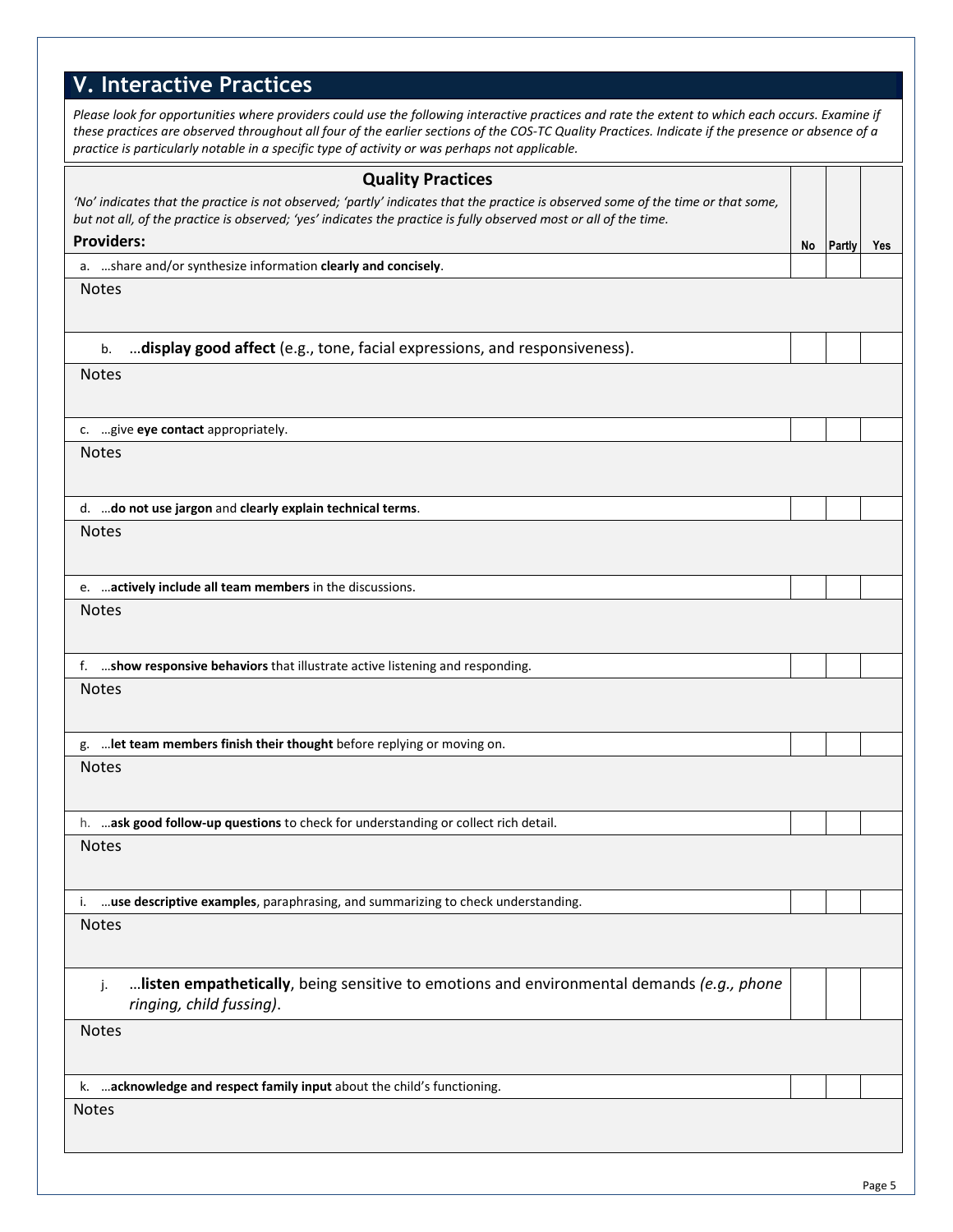## <span id="page-9-0"></span>**Child Outcomes Summary-Team Collaboration (COS-TC) Quality Practices Descriptions & Examples**

## <span id="page-9-1"></span>**I. Planning for the COS**

*To prepare for the COS meeting with the family, providers need to be sure they understand the COS process and have information about the child's functioning. Specific quality practices of the planning process are described below. These practices may be implemented in a variety of ways. For example, planning may occur in a team meeting or be carried out by one primary facilitator who confirms that needed information is gathered and planning has occurred in other ways. The examples below illustrate team-based planning processes for two children, Norton and Emanuel, about whom different levels of background information and preparations have previously been completed.* 

**I.1** Providers **review COS background information**, including the meaning of the three outcomes, the rating criteria, the decision tree, the descriptor statements, and COS process *(as needed)*.

## What it is

The expectation is that the providers on the team have a working knowledge of the COS process.

The need for each provider to review COS background information depends in part on the individual's and the team's familiarity with the COS process (e.g., information about the functional abilities aligned with each outcome area, the COS scale and criteria, the decision tree, rating descriptors, etc.).

## *Norton*

Since this is only our second time doing the COS together let's review the information to be certain we have and understand everything before meeting with the family.

## More about it

COS ratings reduce rich information about a child's functioning into a common metric allowing a summary of progress across children. Rating decisions involve synthesizing input from many sources familiar with the child. Through the full team decision-making process, a team can reach valid conclusions about the child's current abilities relative to age-expected functioning.

## *Emanuel*

It's time for Emanuel's COS. We've done this several times with other families. Please email me if there any questions about the process or resources you'd like to review in advance of the meeting with the family.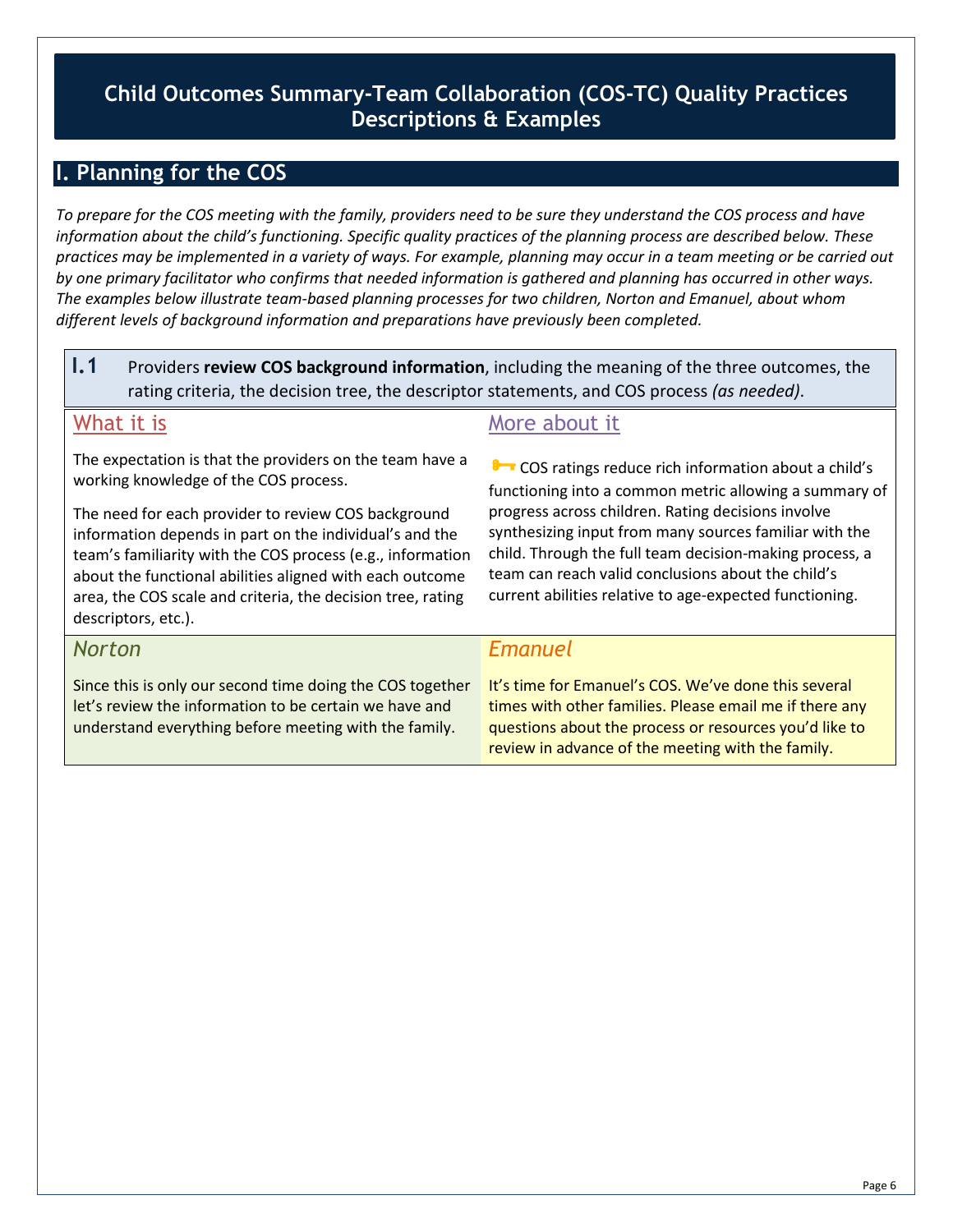## **I.2** Providers **review age-expected growth and development** for the age of the child *(as needed)*.

## What it is

It is expected that all providers understand age-expected skills and behaviors for the age of the child being reviewed. Providers must be comfortable describing these skills and behaviors and the associated age expectations with the family and discussing them as a team.

Providers who need more information about typical development should use resources and reference developmental milestone tools, early learning guidelines, and standards to obtain a clear picture of age-expected skills for the child's chronological age.

## *Norton*

*Norton is 30 months old and we have questions about his social/emotional development. Let's review age expectations for his age so that we're not missing anything.*

## More about it

**Providers must have a clear understanding of typical** development because the COS ratings are based upon how close a child is to age-expected development in each of the three outcome areas. Families may have a working knowledge of age-expected development, but they may not know the finer points of child development in each of the three outcomes.

**>** Check with your state and/or program to identify recommended resources for further background on age-expected development.

## *Emanuel*

*We age-anchored many of the skills Emanuel is using based upon our Present Levels of Development (PLOD) write-up. I will bring the MEISR[1](#page-10-0) and HELP[2](#page-10-1) to the meeting to reference in case there are questions about age expectations.* 

**I.3** Providers ensure that **multiple sources of information** about the child's functioning are available for review *(e.g., observations, evaluation, progress reports, and reports from parents, specialists, and others who know the child).*

## What it is

As part of planning for the COS discussion with the family, providers will want to make sure the information that has been collected provides a comprehensive picture of the child's functioning. Possible sources of information include reports from parents and/or other caregivers, information from the referral source, evaluations, progress reports, etc. If sufficient information is not available to determine the COS rating, the team will need to identify what else is needed and gather that information before discussing the rating.

## *Norton*

*In preparation for the visit with Norton's family we have the evaluation report and observation notes. When we meet we'll want to be sure that we get a better understanding from his grandma about how he does when he is with just her, as we didn't spend too much time talking about that.* 

## More about it

Information from different perspectives and tools is needed to provide a complete picture of how the child functions across settings and relative to age expectations.

## *Emanuel*

*For the meeting with Emanuel's family, there is the IFSP completed up to this page and the PLOD, which includes information we gathered during the process up to this point. It includes the information from the Routines-Based InterviewTM (RBI) so we have lots of information from multiple sources about Emanuel's functioning, well beyond what we know from the evaluation. No one else needs to be contacted before the meeting.*

<span id="page-10-1"></span><span id="page-10-0"></span> <sup>1</sup> MEISR is a Measure of Engagement, Independence, and Social Relationships (McWilliam & Younggren, 2012). <sup>2</sup> HELP is the Hawaii Early Learning Profile (HELP 0 to 3) (VORT Corporation, 2004).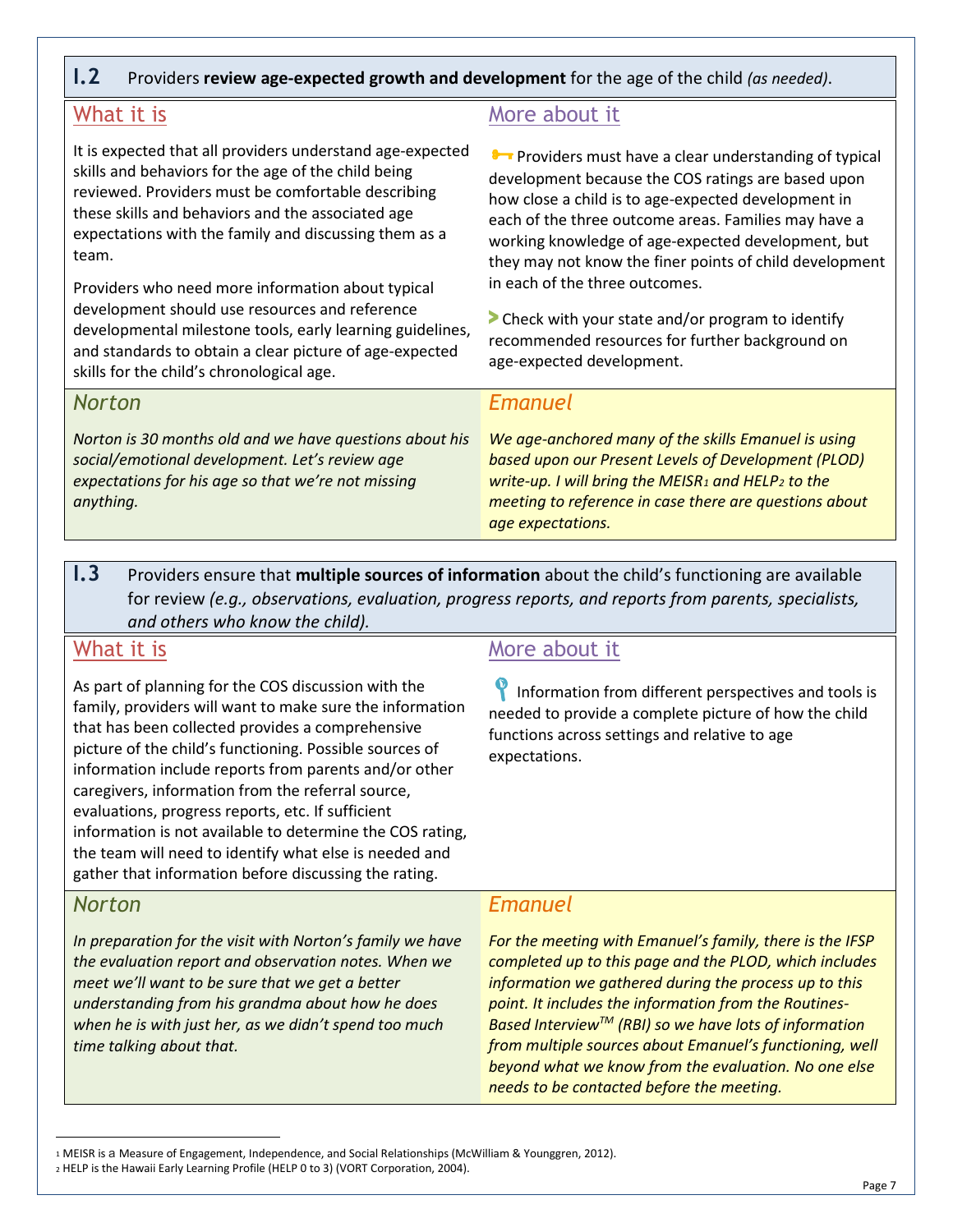## **I.4** Providers confirm there is information about the child's functioning for each of the **three child outcome areas**.

## What it is

Providers will need to determine if the information they have addresses how the child functions across the breadth of skills covered within each outcome area. Any additional information needed should be collected prior to the COS decision-making process.

## More about it

Information about the child's functioning relative to each of the three outcome areas is necessary for accurate COS rating decisions. This includes having thorough information available to consider about the child's functioning for each outcome area. This is different from assessing developmental domains, as skills in the five domains are integrated across the three outcome areas.

## *Norton*

*We have a good bit of information from the evaluation, but we will want to ask the family more about how Norton interacts with other children. We have a lot of information about adult interactions and following routines, but I don't feel like we have a good sense about his interactions with other children his age. We'll need that for outcome one, for sure.* 

## *Emanuel*

*It looks like the information we have about Emanuel's functioning covers the key kinds of skills we will want to look at for each outcome. We'll review this with the family at the meeting and see if there is anything they have to add.*

**I.5** Providers confirm that there is information about the child's **current** functioning **across settings and situations**.

## What it is

The team should discuss information about the child's current functioning across different routines, activities, places, and interactions.

Information about functioning needs to reflect the child's current use of skills and not be based on assessments or interviews conducted several months ago.

As part of planning for the COS team decision-making process, providers may identify the need to acquire or update their information about the child's functioning in different settings and situations. This may be collected during the COS discussion or the team may see a need to gather additional information about functioning prior to the COS team decision-making process.

## *Norton*

*As a reminder, we have to focus on his current functioning in all of the settings where he is spending time and not just in his home.* 

## More about it

**B** Each of the outcomes refers to what children know and the actions they carry out to function successfully across a variety of settings.

Discussion about a child's current behaviors across settings and situations helps teams understand any variations in the child's current abilities in different settings and situations. This includes settings with different caregivers (e.g., in the home, school/child care, and the community) and situations with different people and demands (e.g., novel adults, familiar adults, siblings, other children, group settings, community settings, settings with different sensory characteristics, settings with familiar and less familiar routines, etc.).

## *Emanuel*

*When we review this information with Emanuel's family, we'll be sure to see if there are any changes in how he is currently using those skills in different settings. It's been less than a week since we did the RBI, but it is always good to be sure.*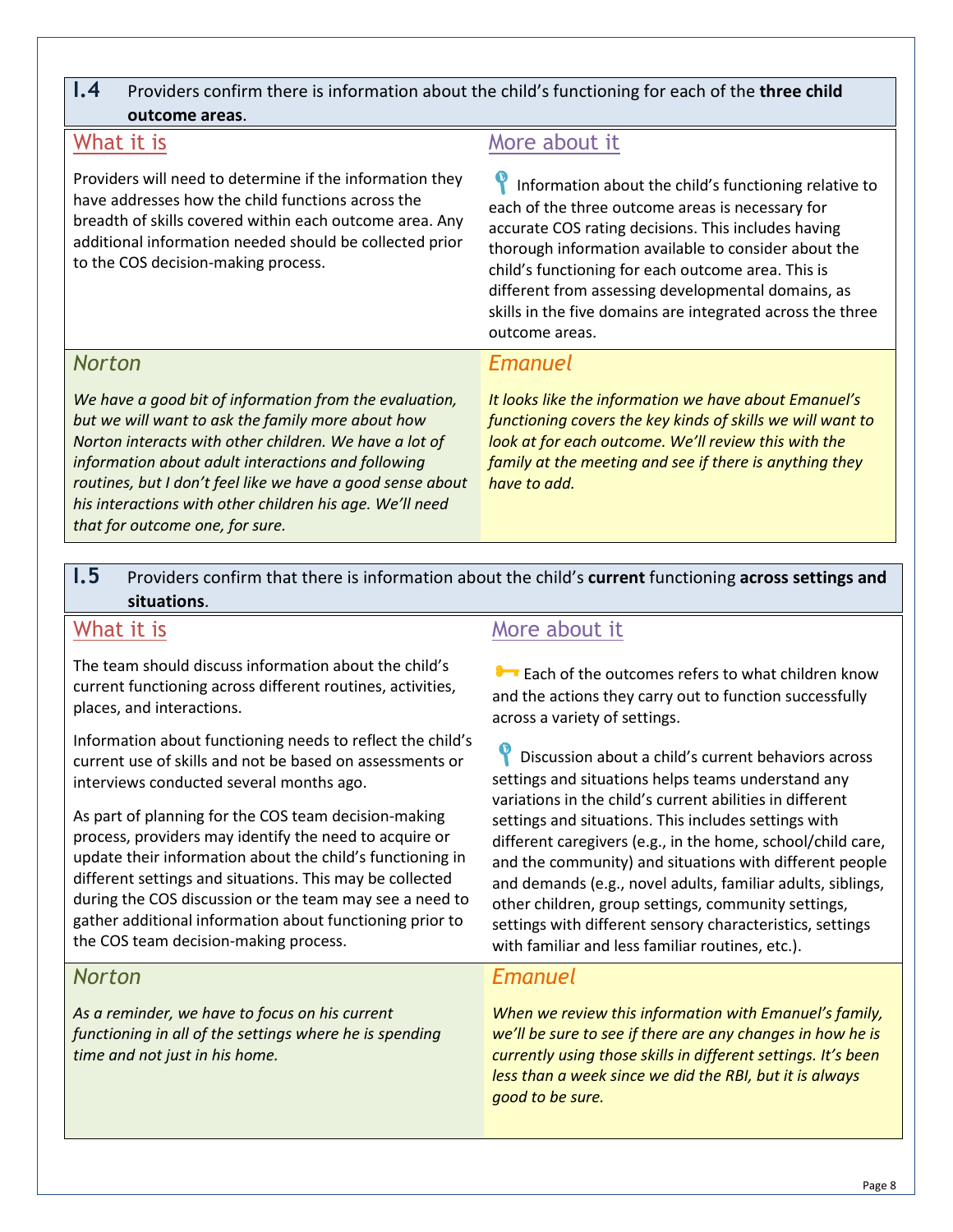**I.6** Providers consider the child's skills in terms of **AE-IF-F** with reference to **age-anchoring** tools and resources. *(AE-age-expected, IF-immediate foundational, F-foundational)*

## What it is

Accurate categorization of anchoring skills as ageexpected (AE), immediate foundational (IF), and foundational (F) is critical. Providers may need to reference additional resources to confirm the criteria for AE, IF, and F levels for particular skills if there is any doubt about when these skills typically develop.

## *Norton*

*Remember at their home how Norton stayed close by his mother's side and took nearly 30 minutes before going to play and explore? That seems like a much younger behavior than what we'd expect for his age. Let's look up when that comes in developmentally to be sure when that skill usually emerges in children. Are there other behaviors we want to know more about?*

## More about it

Information about a child's functional abilities in terms of the developmental progression of skills and behaviors is required to understand how close a child's functioning is from that expected for his/her chronological age.

## *Emanuel*

*I worked on the PLOD and highlighted Emanuel's functioning with colors for AE, IF, and F. Does anyone have any questions, or is there anything about the ageanchoring that we need to review before sharing this with the family?*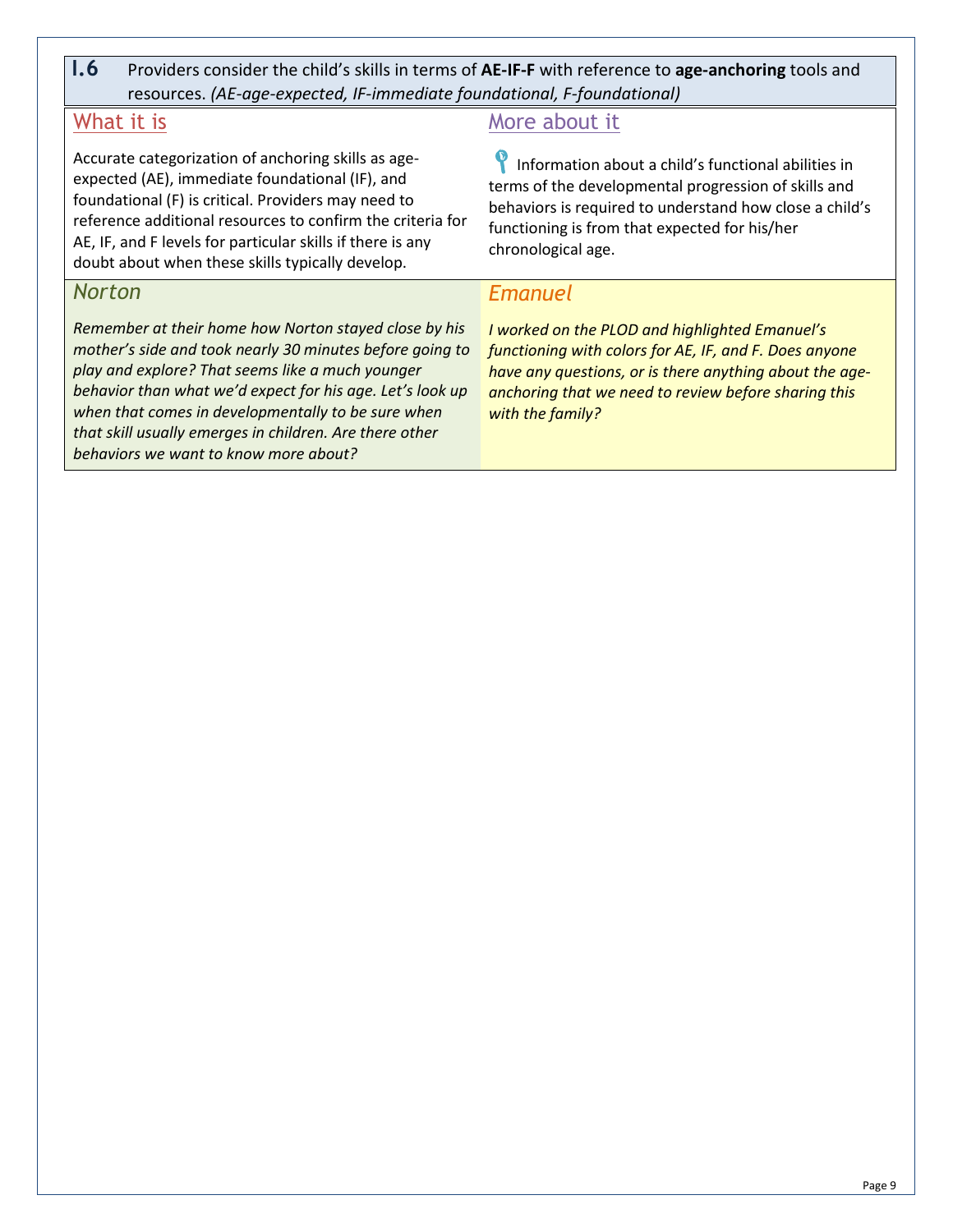## **I.7** Providers **review plans for sharing information** about the COS and how to engage the family in the COS decision-making process.

## What it is

Providers prepare for how they will have an effective and efficient meeting with the family. This preparation helps ensure that providers will engage the family in the COS decision-making process and not simply meet to share a predetermined rating with the family. This quality practice addresses the need for providers to be fully prepared and to thoughtfully consider how best to engage the family in the upcoming discussion. It also supports provider planning about how to share information with the family about the COS process in advance of the meeting.

## More about it

**>** Preparation may include activities such as:

- o Making a list of lingering questions about the child's abilities that providers want to discuss with the family.
- o Identifying special family circumstances to discuss (e.g., cultural considerations or recent changes).
- o Noting key things to explain to the family, such as background on the outcomes and the COS process, as well as clarifying that in the COS we don't adjust for prematurity and that we do consider the child's use of assistive technology when it is available in the child's settings.
- o Considering specific practices to use to maximize participation from the family and all team members (e.g., how best to support family participation with the interpreter).

## *Norton*

*I think we have everything we need. Of course we'll have to get more information from the family to be sure we cover everything for each of the outcomes. The older children will still be in school during our visit and Norton typically naps during this time so there shouldn't be many distractions. But we'll have to play that as it goes.*

### *Emanuel*

*I've sent the family a draft copy of the PLOD and shared what to expect. Everything else on the IFSP, up to that point, was completed with them so we should be able to start there. Emanuel's dad was going to try to be home. We haven't met him yet, so I do hope he is able to break away from work. We scheduled an hour for the meeting to complete the COS and remaining sections of the IFSP. Please remind me if I forget to make sure that still works for the family since our meeting is over the lunch break and Emanuel's dad may need to rush back to work.*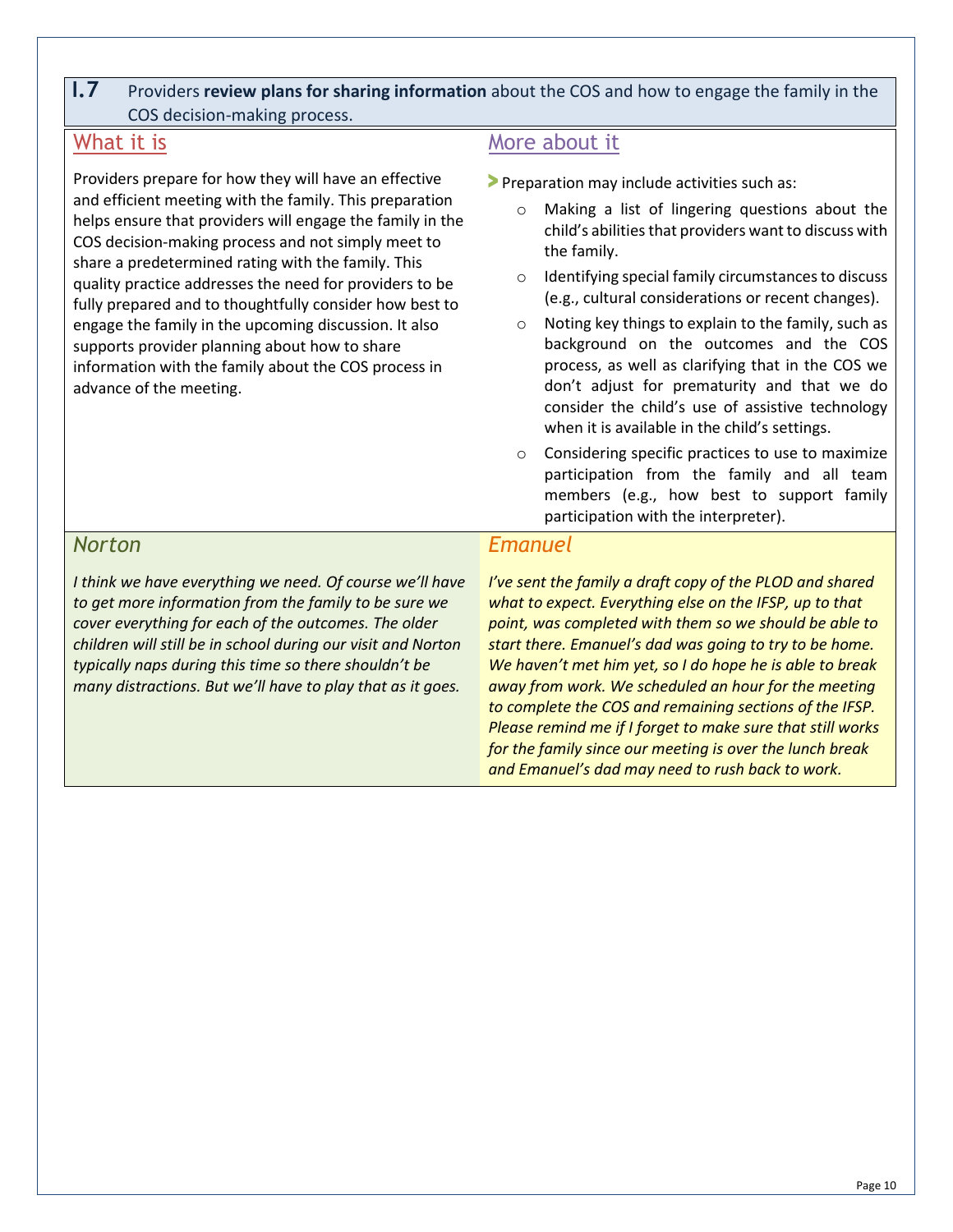## <span id="page-14-0"></span>**II. Explaining the COS Process to Families**

*Explaining the COS process can be part of earlier interactions with the family. Depending on how much background the family has, the explanations can be shorter or longer during the COS decision-making discussion. The examples below illustrate a team that has had less discussion about measuring outcomes (Norton) and a team that has discussed measuring outcomes in detail in earlier encounters (Emanuel).* 

#### **II.1** Providers **explain to the family why** outcome data are collected and **how** they are used.

## What it is

Before beginning the COS decision-making discussion, providers need to give the family basic information about why outcome data are collected and how those data are used and make sure the family has no additional questions. Providers are encouraged to share written materials with families about why child outcome data are collected and the COS process before coming together for the COS rating meeting. Some states have developed specific materials to use with families, and a national resource to share is available at

[http://www.pacer.org/publications/pdfs/ALL-71.pdf.](http://www.pacer.org/publications/pdfs/ALL-71.pdf) At the meeting, providers summarize the key ideas and give the family an opportunity to ask questions.

## More about it

**P** Families want to know whether or not the services they are receiving are effective at helping children develop and learn. Collecting and evaluating outcome data helps programs improve the services they provide. Additionally, the process of collecting and discussing data with families enables providers to keep families informed about their child's progress.

Outcome data are used to improve programs. Having good data about outcomes allows families and other stakeholders to see and discuss the results of participation in early intervention or early childhood special education. Achieving the three outcomes will allow children to be active and successful participants across the settings, including their homes, schools, and communities. All early intervention and early childhood special education programs use these outcomes to measure children's progress, which in turn helps programs determine and improve their effectiveness.

## *Norton*

*We know that early intervention can improve children's functioning by helping families help their children be successful participants in a variety of activities, interactions, and settings. To help us know how well our program is achieving this goal, we measure how all children in our program are doing in three broad areas. We call this measuring child outcomes. We use the data collected to understand how children, including Norton, benefit from early intervention.*

## *Emanuel*

*One of the things we'll do today is collect the child outcome information that we've talked about before. This information will help all of us understand where Emanuel is in each of the three outcome areas. And because we collect this information for all children, it helps us know if the program is meeting the goal of helping all children improve their functioning. We've looked at this brochure earlier. What additional questions would you like to discuss?*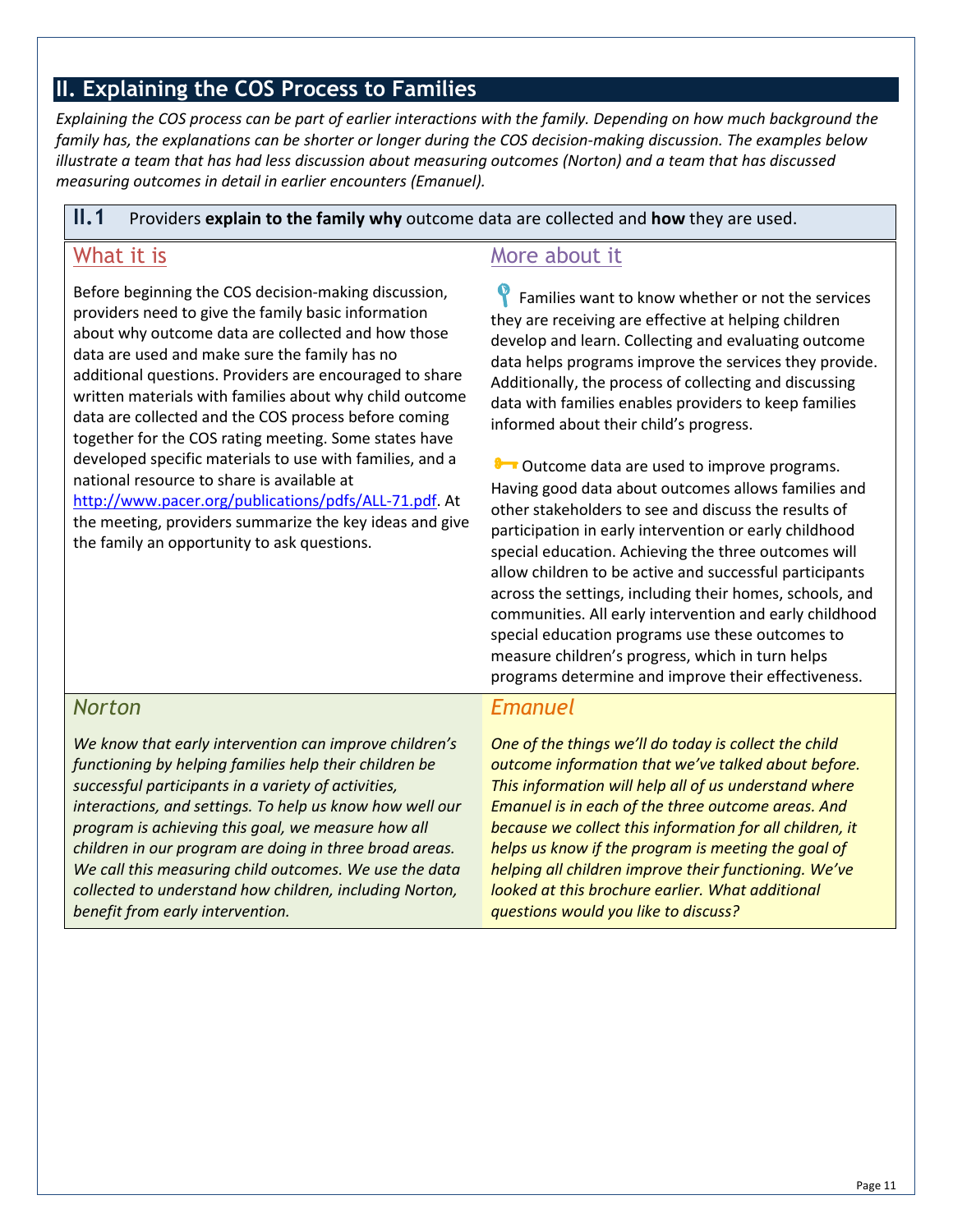#### **II.2** Providers **describe the three child outcomes** that are measured.

## What it is

Part of the preparation for families should include a brief description of the outcomes as each is discussed during the meeting. This may include a new description or reference to an earlier explanation about the outcomes. Providers should remind families that each of the outcome areas includes a variety of functional skills and abilities that teams consider when identifying ratings for each outcome.

## More about it

**1** - Positive social relationships (how your child relates to and interacts with adults and children, how s/he understands social rules in different settings, how s/he transitions in routines and activities, as well as other social interactions with people and the environment).

2-Acquiring and using knowledge and skills (how your child figures things out, how s/he learns new things, understands, and responds to directions, as well as how s/he interacts with books and other playthings).

3-Taking appropriate action to meet needs (how your child meets his or her basic needs like eating, dressing, showing toilet readiness, getting from place to place, as well letting others know what s/he needs.

See also related quality practice III.1.

**>** It may be helpful to clarify that these three child outcomes are different from the outcomes or goals on a child's IFSP or IEP. IFSP outcomes and IEP goals are specific to the child and are changed periodically based on the child's needs. The three early childhood outcomes are the same for all children in the program.

#### *Norton*

*Children bring together many skills to accomplish everyday tasks. One way to understand children's development is to think about their functioning in three outcome areas. These include positive social relationships, acquiring and using knowledge and skills, and taking appropriate action to meet needs. Within each of these outcomes are many skills. Today, we'll talk more about what we mean by each of these outcomes and discuss how Norton is using skills in each of these outcome areas.*

#### *Emanuel*

*You may remember our earlier conversation about three child outcome areas highlighted in the brochure we shared. Included here in the brochure (pointing) are the three outcomes we measure along with the types of skills included in each outcome area. Through our discussions, the evaluation, and the RBI, we have learned about Emanuel's functioning in each of these outcome areas. Today we'll discuss and summarize Emanuel's functioning in each of these areas.*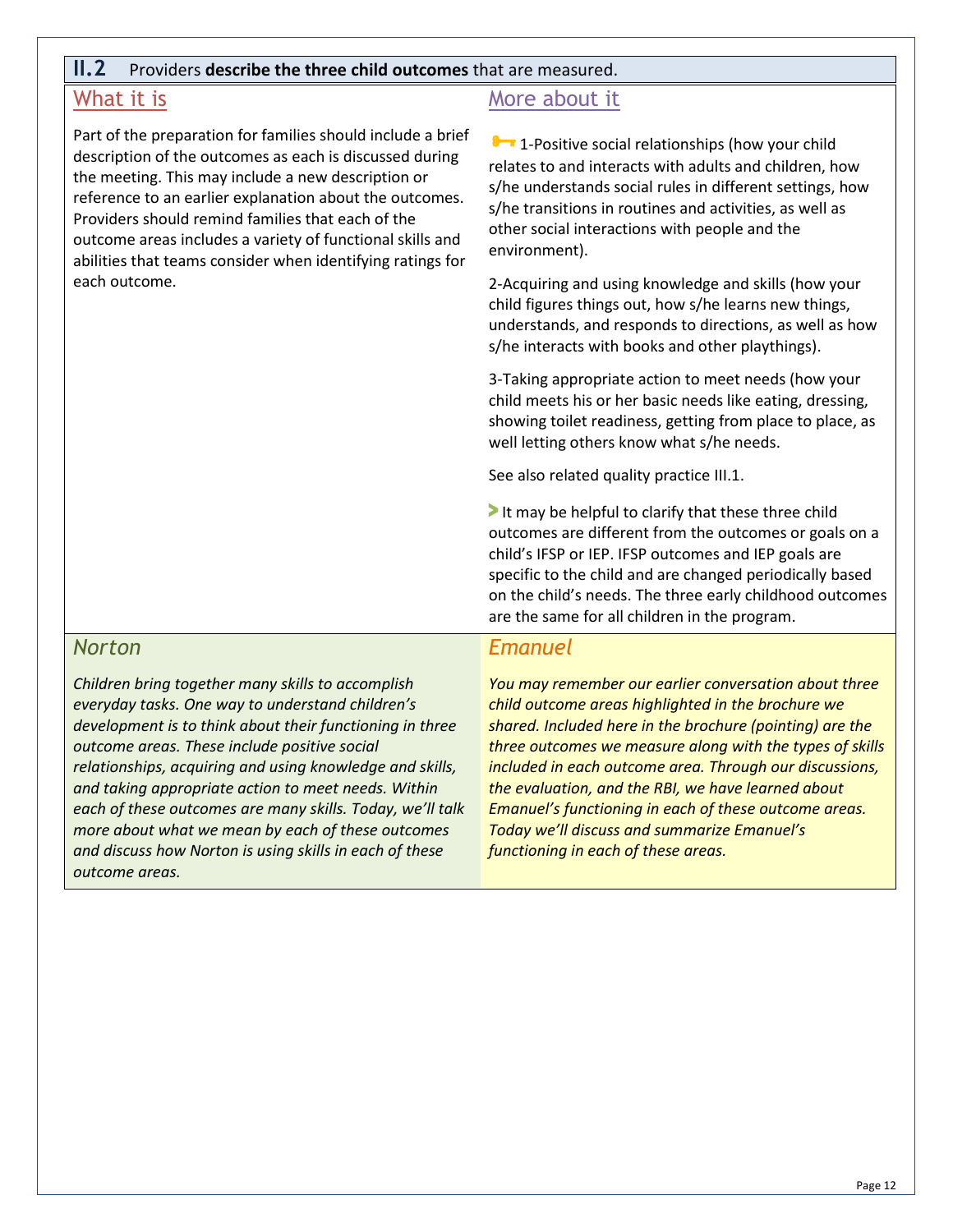#### **II.3** Providers **describe how** the outcome data are collected.

## What it is

For each of the three outcomes, team members determine how the child is currently doing by discussing information that has been obtained about the child's functioning in many different ways. Providers can reinforce the approaches that were used to gather information about the child's functioning (e.g., assessment, observation, interviews, etc.) and when the information was collected. Then, in collaboration with families, all team members consider the mix of functional skills a child has for each of the outcome areas and then determine how close these skills are to ageexpected development. The process is repeated later (i.e., annually and/or at exit) to compile information that helps identify changes observed in the child's functioning.

## More about it

**Com** The Federal Office of Special Education Programs (OSEP) requires early intervention programs and local school systems to report outcomes data for every child ages birth through five who receives early intervention or special education services. Early childhood outcome data are collected when a child begins to receive services and again when the child exits from services. In some programs, the data are collected annually, as well.

#### *Norton*

*We measure child outcomes by compiling all that we know about Norton's functioning in each of the three outcome areas. Then, as a team, we determine Norton's functioning relative to age expectations and choose statements for each outcome that describe his mix of skills.* 

*By carefully considering Norton's functioning as he gets started in early intervention, participates in early intervention, and as he leaves early intervention, we can understand how he has progressed. We measure outcomes for every child in our program so that we can understand the results for Norton and all children in the program.* 

#### *Emanuel*

*Based on all the information you've shared and all that we've gathered, today we'll work together to determine where Emanuel is in each of the outcome areas and relative to what is expected of children at 18 months of age. We'll refer to the PLOD that we shared with you earlier, as we go along. We look forward to any additional information or questions you have.*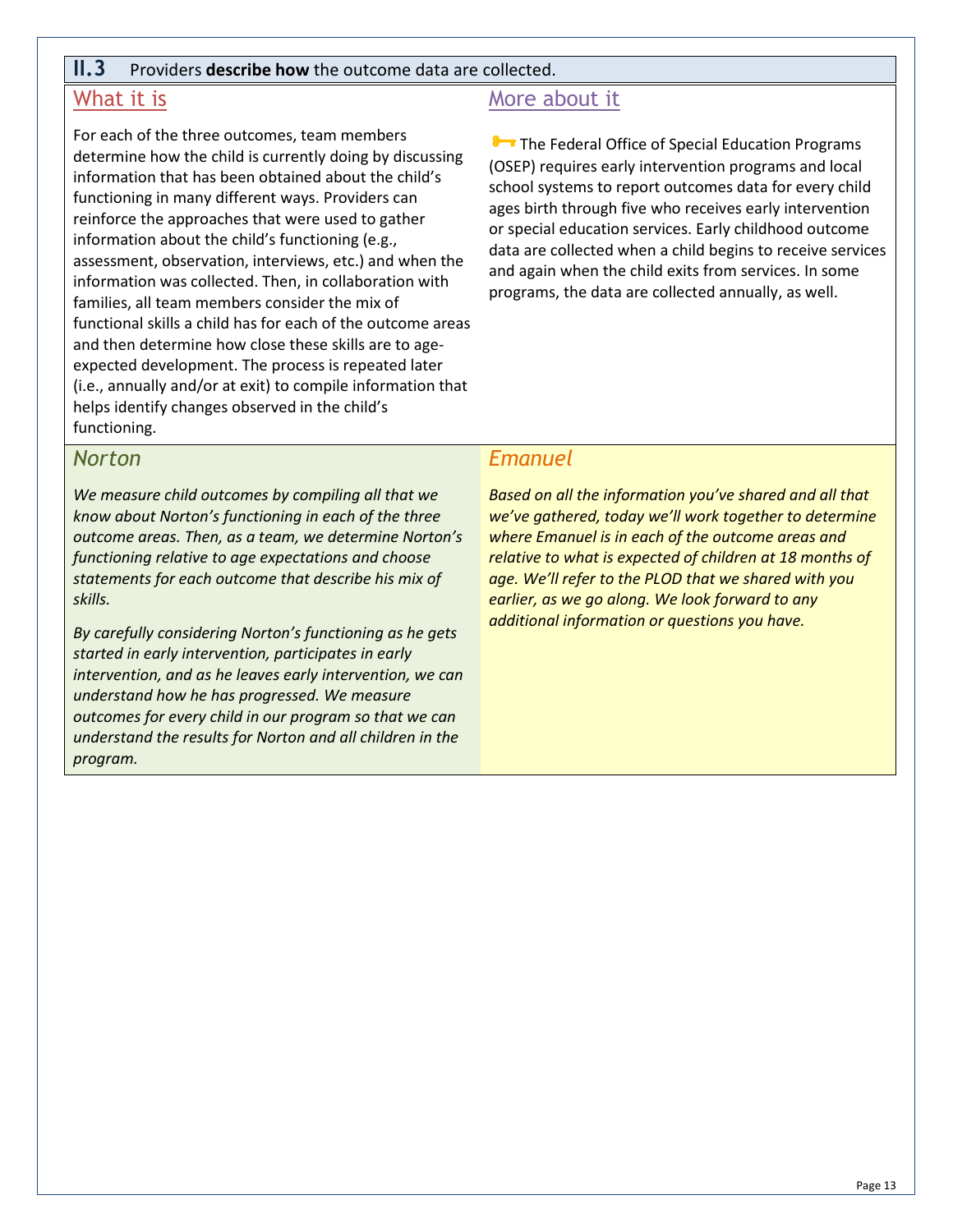| II.4<br>Providers check for family understanding before moving on.                                                                                                                                                                                                                                                                                                                                                                                                    |                                                                                                                                                                    |  |  |  |  |  |  |  |  |
|-----------------------------------------------------------------------------------------------------------------------------------------------------------------------------------------------------------------------------------------------------------------------------------------------------------------------------------------------------------------------------------------------------------------------------------------------------------------------|--------------------------------------------------------------------------------------------------------------------------------------------------------------------|--|--|--|--|--|--|--|--|
| What it is                                                                                                                                                                                                                                                                                                                                                                                                                                                            | More about it                                                                                                                                                      |  |  |  |  |  |  |  |  |
| When sharing information about the outcomes and the<br>COS, it is important to confirm the family's<br>understanding. Asking open-ended questions may be<br>more helpful than simply asking, "Does this make<br>sense?" or "Do you understand?." In addition to initially<br>checking the family's understanding of the why and how<br>of the COS process, the providers should check the<br>family's understanding periodically as needed<br>throughout the meeting. | Families are an integral part of the team and the COS<br>process. Ensuring families understand the COS process is<br>critical to meaningfully engaging them in it. |  |  |  |  |  |  |  |  |
| <b>Norton</b>                                                                                                                                                                                                                                                                                                                                                                                                                                                         | Emanuel                                                                                                                                                            |  |  |  |  |  |  |  |  |
| What questions do you have about measuring these child<br>outcomes?                                                                                                                                                                                                                                                                                                                                                                                                   | How is this information similar to or different from what<br>you knew about measuring the child outcomes?                                                          |  |  |  |  |  |  |  |  |
| Please tell me what else would be helpful for you to<br>understand about measuring these three outcome areas.                                                                                                                                                                                                                                                                                                                                                         | What else would you like to say or know about<br>measuring the child outcomes?                                                                                     |  |  |  |  |  |  |  |  |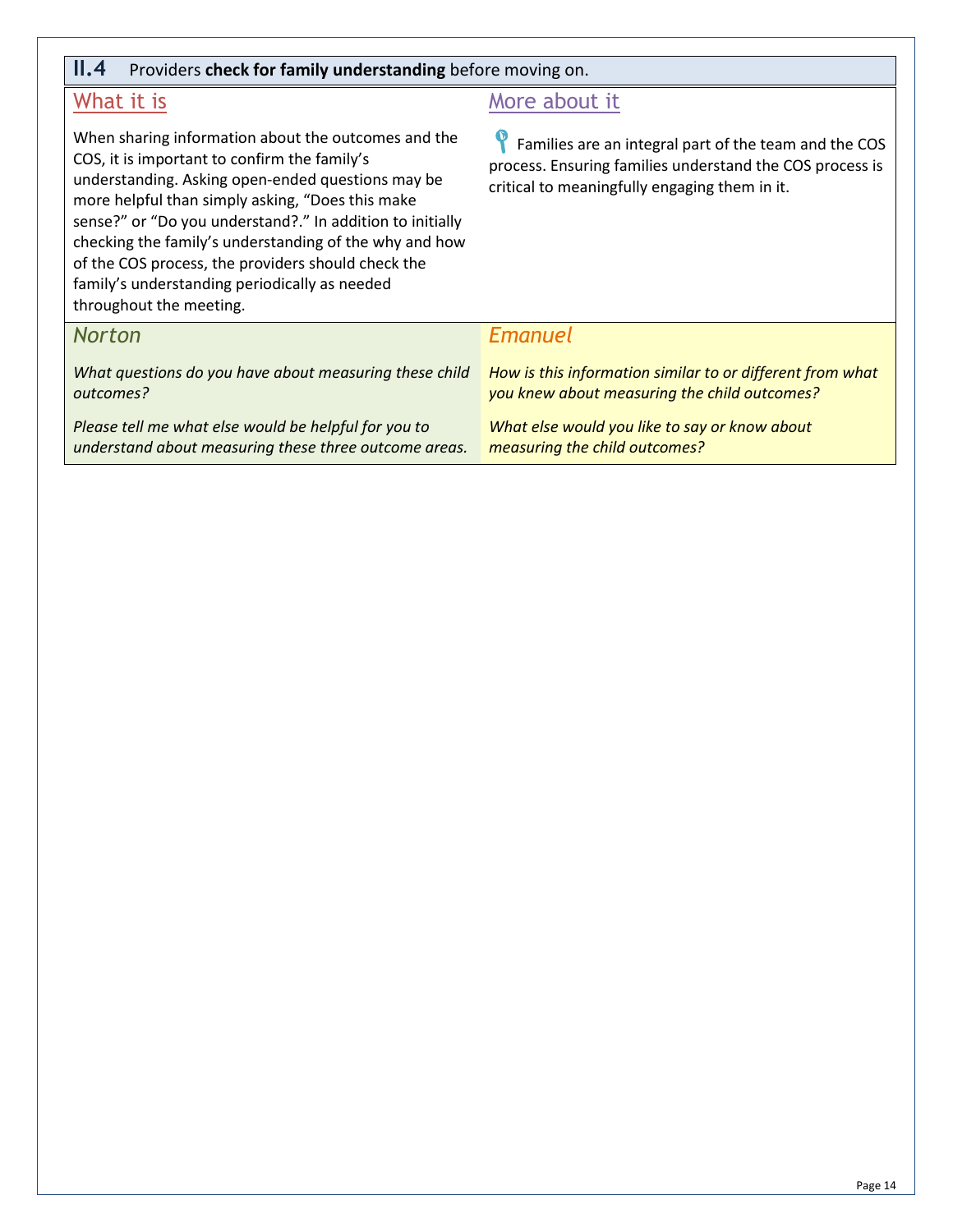## <span id="page-18-0"></span>**III. Understanding Child Functioning**

*The length of the discussion about the child's functioning relative to each outcome may vary depending upon the information discussed during earlier interactions with the family, the child's age, and the consistency of the child's functioning in an outcome area. If the team has already gathered rich information about the child's functioning, the discussion may be a review of this information organized around the three outcomes. If rich information about the child's functioning has not already been discussed, then the team may spend more time discussing the child's functioning relative to the three outcomes. The examples included illustrate both of these circumstances. The Norton example illustrates a team that needs to have a longer discussion about the child's functioning. The Emanuel example shows a team that has already gathered and discussed rich detail about the child's functioning relative to the outcomes.*

## **III.1** Team members discuss the full **breadth of each outcome** *(i.e., across the range of functioning pertinent to each outcome).*

## What it is

Before discussing the child's functioning relative to each outcome area, it might be helpful for team members to have a brief discussion about what skills and behaviors are included within the outcome area. When discussing the child's functioning the team must consider the full extent of skills included in each outcome to be certain the rating reflects the full range of strengths, challenges, and functioning across all aspects of the outcome. Through discussion, team members should develop a shared picture of the child's functioning.

## *Norton*

*Let's start with the first outcome, positive social relationships. Within this outcome we'll review how Norton interacts with adults and peers, expresses emotions, uses greetings, and reacts to changes in routines. As we review Norton's functioning for this first outcome (reference the outcome on the tool), let's look together at this tool to be sure we address the outcome completely.* 

|                                               |                                                                                                                                                                                               |                                 | <b>Outcome Content Reminder Tool</b>                                                                                                                                                                                                                            |                  |                                                                                                                                                                                                                                                        |
|-----------------------------------------------|-----------------------------------------------------------------------------------------------------------------------------------------------------------------------------------------------|---------------------------------|-----------------------------------------------------------------------------------------------------------------------------------------------------------------------------------------------------------------------------------------------------------------|------------------|--------------------------------------------------------------------------------------------------------------------------------------------------------------------------------------------------------------------------------------------------------|
|                                               | <b>Positive Social Relationships</b>                                                                                                                                                          |                                 |                                                                                                                                                                                                                                                                 |                  |                                                                                                                                                                                                                                                        |
| □<br>о<br>п<br>о<br>Turn-taking?<br>п         | Attend to people?<br>Display/communicate emotions?<br>Respond to touch?<br>Use greetings?                                                                                                     | п<br>$\Box$<br>п<br>□<br>п<br>п | Relate with family members?<br>Relate with other adults?<br>Relate with siblings/other kids?<br>Engage others in play?<br>Cope with and resolve conflicts<br>that emerge with others/in play?<br>Communicate during back and<br>forth interactions with others? | □<br>n<br>n      | React to changes in the<br>environment?<br>Adapt to changes in routines<br>or settings?<br>Follows group rules/<br>expectations across settings                                                                                                        |
|                                               | Acquiring and Using Knowledge and Skills                                                                                                                                                      |                                 |                                                                                                                                                                                                                                                                 |                  |                                                                                                                                                                                                                                                        |
| n<br>п<br>п                                   | Understand and respond to<br>directions and requests?<br>Understand language (e.g.,<br>prepositions, vocabulary<br>understands)?<br>Communication skills (from<br>cooing to using sentences)? | п<br>п<br>п<br>п                | Think, remember, reason, and<br>problem solve?<br>Interact with books, pictures,<br>toys?<br>In play, imitate what he has seen<br>others do?<br>Learn new skills and use these<br>skills in play?                                                               | п<br>п<br>п<br>п | Solve problems and figure<br>things out?<br>Remember familiar play<br>routines and where things are<br>or when they are different?<br>Engage in play with objects<br>(how elaborate or connected)?<br>Understand pre-academic<br>concepts and symbols? |
|                                               | Taking Appropriate Action to Meet Needs                                                                                                                                                       |                                 |                                                                                                                                                                                                                                                                 |                  |                                                                                                                                                                                                                                                        |
| п<br>get things?<br>п<br>п<br>scissors, etc.) | Move around/move his body to<br>Use hands and fingers to<br>manipulate toys and things?<br>Using tools to get desired things<br>(e.g., strings, pencils, forks,                               | π<br>п                          | Communicate what he wants<br>and needs (e.g., hunger, desired<br>toys, illness/injury) to familiar<br>and unfamiliar adults and to<br>peers/siblings?<br>Take care of basic needs such as<br>feeding, dressing, hand washing,<br>and potty training?            | п<br>n<br>n      | Convey sleep needs?<br>Contribute to his health and<br>safety on his own?<br>Follow rules related to safety<br>(hold hands, stop,<br>understands hot)?                                                                                                 |

## More about it

**E** Each of the three outcomes includes a span of functional skills and abilities that are meaningful for a child's participation in day-to-day routines and activities. Teams are encouraged to use available resources (such as the tool illustrated here and included in Appendix A, or brochures that states have developed to describe outcomes to families) to remind them about the breadth of skills included in each outcome.

Sharing examples of the types of skills included in each outcome helps the family understand the types of information needed relative to each of the outcomes.

## *Emanuel*

*Okay, now let's look at the next outcome, acquiring and using knowledge and skills. This outcome area includes skills like thinking and figuring things out, responding to directions, using language, learning new play skills, and understanding books and pre-academic concepts appropriate for Emanuel's age. Let's look at the PLOD and our tool here to be certain we don't miss anything in this outcome area.*

|                       |                                                                                                                                                                                                   |                            | COS-TC<br><b>Child Outcomes Summary</b><br><b>Outcome Content Reminder Tool</b>                                                                                                                                                                                 |                   |                                                                                                                                                                                                                                                        |
|-----------------------|---------------------------------------------------------------------------------------------------------------------------------------------------------------------------------------------------|----------------------------|-----------------------------------------------------------------------------------------------------------------------------------------------------------------------------------------------------------------------------------------------------------------|-------------------|--------------------------------------------------------------------------------------------------------------------------------------------------------------------------------------------------------------------------------------------------------|
|                       | <b>Positive Social Relationships</b>                                                                                                                                                              |                            |                                                                                                                                                                                                                                                                 |                   |                                                                                                                                                                                                                                                        |
| п<br>□<br>п<br>□<br>п | Attend to people?<br>Display/communicate emotions?<br>Respond to touch?<br>Use greetings?<br>Turn-taking?                                                                                         | п<br>□<br>п<br>□<br>п<br>п | Relate with family members?<br>Relate with other adults?<br>Relate with siblings/other kids?<br>Engage others in play?<br>Cope with and resolve conflicts<br>that emerge with others/in play?<br>Communicate during back and<br>forth interactions with others? | п<br>п.<br>n      | React to changes in the<br>environment?<br>Adapt to changes in routines<br>or settings?<br>Follows group rules/<br>expectations across settings                                                                                                        |
|                       | Acquiring and Using Knowledge and Skills                                                                                                                                                          |                            |                                                                                                                                                                                                                                                                 |                   |                                                                                                                                                                                                                                                        |
| п.<br>n.              | Understand and respond to<br>directions and requests?<br>Understand language (e.g.,<br>prepositions, vocabulary<br>understands)?<br>Communication skills (from<br>cooing to using sentences)?     | п<br>п.<br>n.<br>п.        | Think, remember, reason, and<br>problem solve?<br>Interact with books, pictures,<br>toys?<br>In play, imitate what he has seen<br>others do?<br>Learn new skills and use these<br>skills in play?                                                               | п<br>n<br>п.<br>п | Solve problems and figure<br>things out?<br>Remember familiar play<br>routines and where things are<br>or when they are different?<br>Engage in play with objects<br>(how elaborate or connected)?<br>Understand pre-academic<br>concepts and symbols? |
|                       | Taking Appropriate Action to Meet Needs                                                                                                                                                           |                            |                                                                                                                                                                                                                                                                 |                   |                                                                                                                                                                                                                                                        |
| п<br>п<br>п           | Move around/move his body to<br>get things?<br>Use hands and fingers to<br>manipulate toys and things?<br>Using tools to get desired things<br>(e.g., strings, pencils, forks,<br>scissors, etc.) | п<br>п.                    | Communicate what he wants<br>and needs (e.g., hunger, desired<br>toys, illness/injury) to familiar<br>and unfamiliar adults and to<br>peers/siblings?<br>Take care of basic needs such as<br>feeding, dressing, hand washing,<br>and potty training?            | $\Box$<br>n<br>n  | Convey sleep needs?<br>Contribute to his health and<br>safety on his own?<br>Follow rules related to safety<br>(hold hands, stop,<br>understands hot)?                                                                                                 |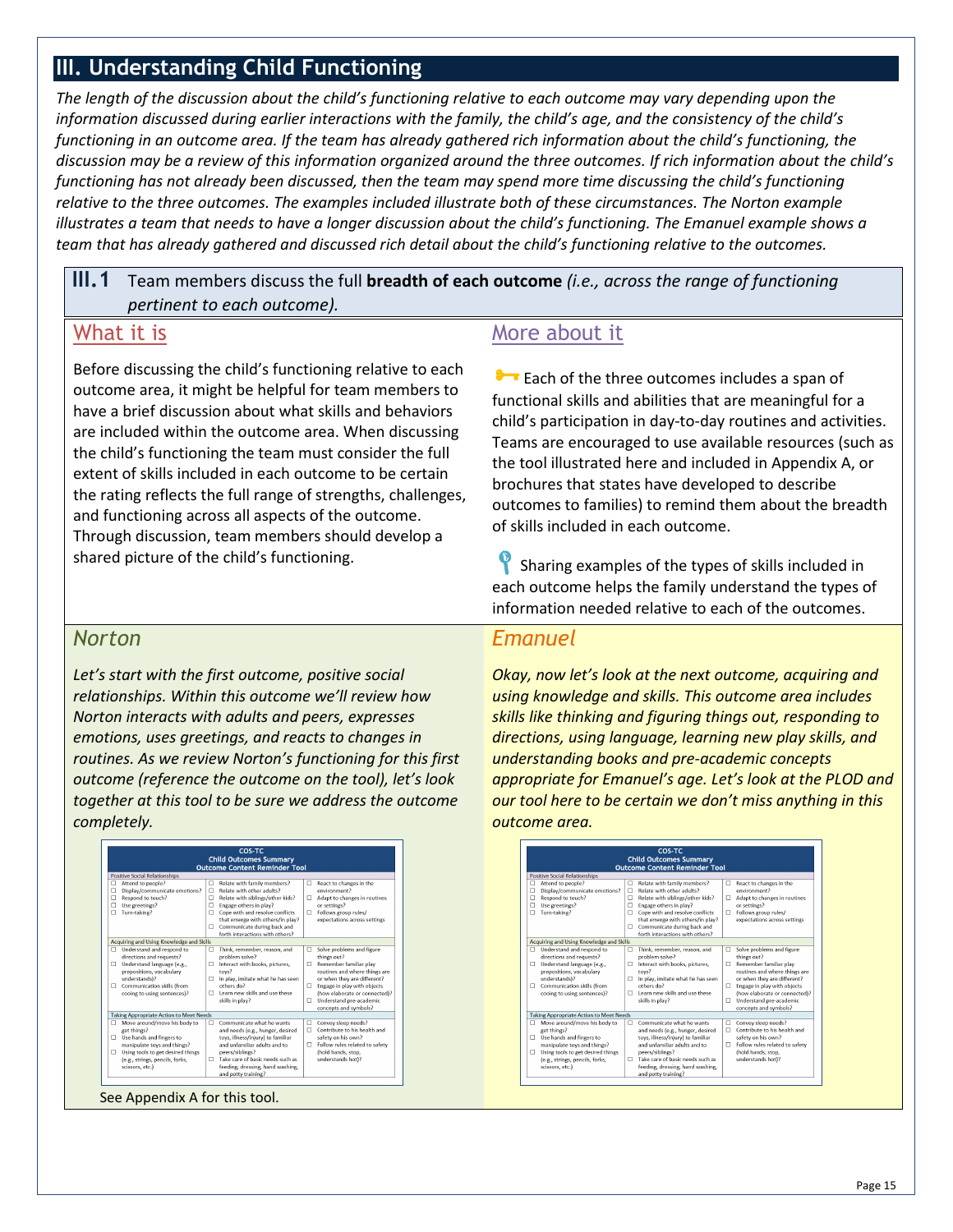## **III.2** Providers invite the **family to share information** about their child's functioning for each outcome area.

## What it is

Following a brief review of the outcome area content, invite families to share information, to reinforce the critical importance of their participation and the information they choose to share. Invite the family to describe how they have seen their child use his or her skills in meaningful situations. As the family shares information, the providers can use prompts and ask clarifying questions to ensure all team members fully understand what the family is sharing about how their child functions in different settings and in situations with different kinds of supports.

## More about it

**Families know their child longest and best. They** have great insight to share about what their child does and does not do in different settings, situations, and interactions. Hearing from families is an essential and critical component of the COS process.

## *Norton*

*Thinking about this first outcome, what are some things you've seen Norton do?* 

*Does that describe his actions all the time or do you see differences with certain people or in different situations?*

*When you say he gets along well with his sister, tell me what that looks like, what do you see him do when he's with her?*

## *Emanuel*

*During our last visit we talked about a typical day for Emanuel and your family and earlier this week we shared with you this PLOD write-up of Emanuel's present levels of development. As we think about the range of skills we described in this outcome area, are there skills or behaviors that you'd like to talk further about or that we have not discussed?*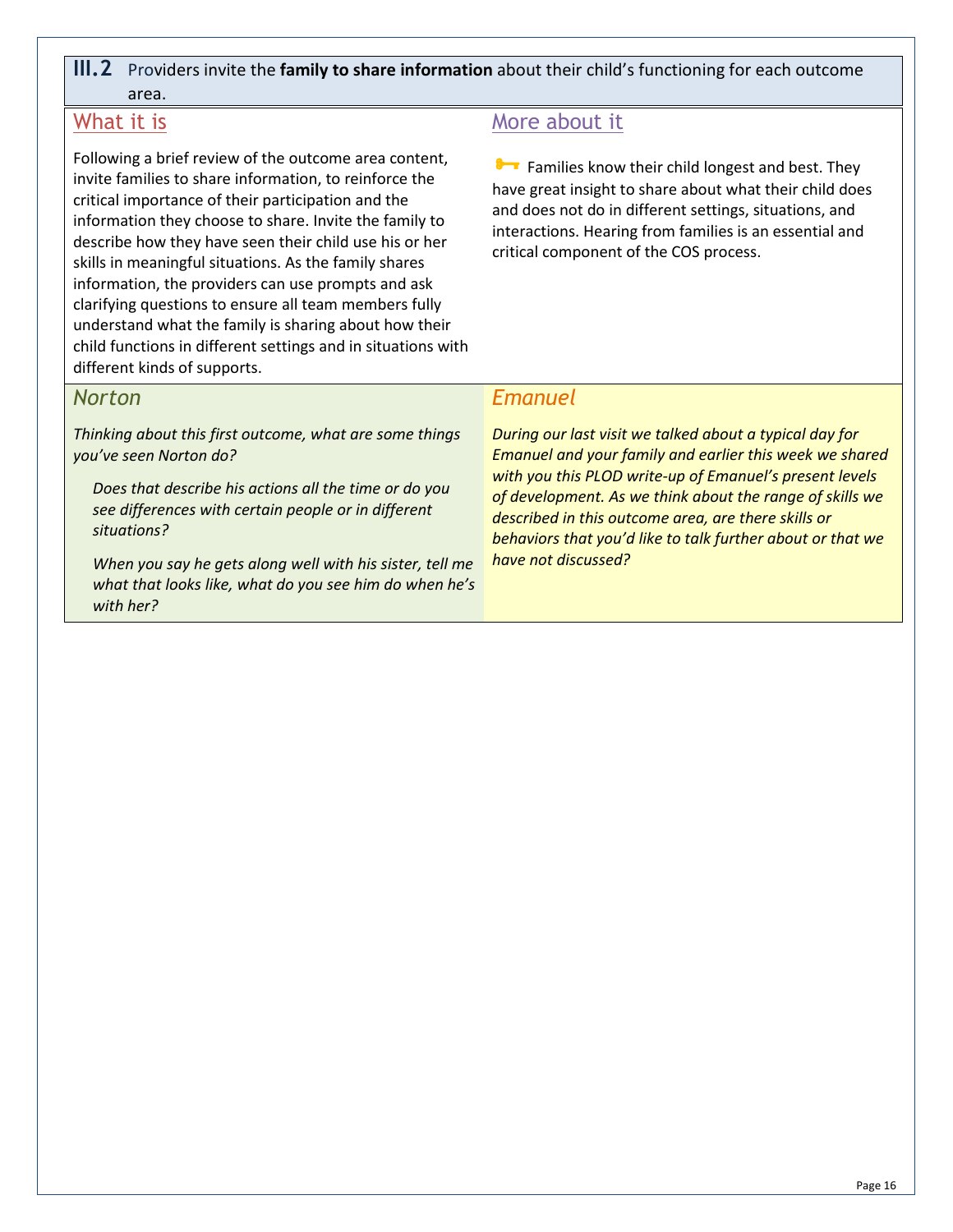#### **III.3** Team members discuss the child's **current functioning in** each outcome area.

## What it is

The focus is on how the child uses his or her current functional skills (strengths and needs) in everyday situations. The team might discuss progress the child has made, however the focus for the COS process should ensure a good functional understanding of the child's *present* skills and functioning for each of the three outcome areas.

## More about it

**The COS process is about measuring children's** current functioning. Teams may discuss abilities that may have regressed or celebrate the progress the child has made, but the COS rating decision captures the child's present functioning in each outcome area relative to age-expected functioning.

**>** Confusion can occur when teams think that a rating should go up from one time to the next because a child has made progress. The rating reflects how close the child's current functioning is to age-expected functioning. In typical development, skills increase with age, so even maintaining the same rating between entry and exit requires that the child gains new skills.

### *Norton*

*You mentioned earlier that Norton has made progress playing for longer periods of time with his sister, especially if they are playing his favorite game on the iPad. What does that look like now when they play together? What about when they have different toys?*

*During the evaluation visit he spontaneously said "bye" as we were leaving. You mentioned at that time that you'd never seen him do that with adults before. Have you seen him do it since then or was it just that time?* 

#### *Emanuel*

*Now that we've updated the PLOD together based on the team discussion, let's consider if we have a good picture of Emanuel's current skills and behaviors in this outcome area (refer to tool again). As we think about how Emanuel goes through his daily routines, how is he using his skills now? Is there anything we've missed to capture how he currently is using his skills?*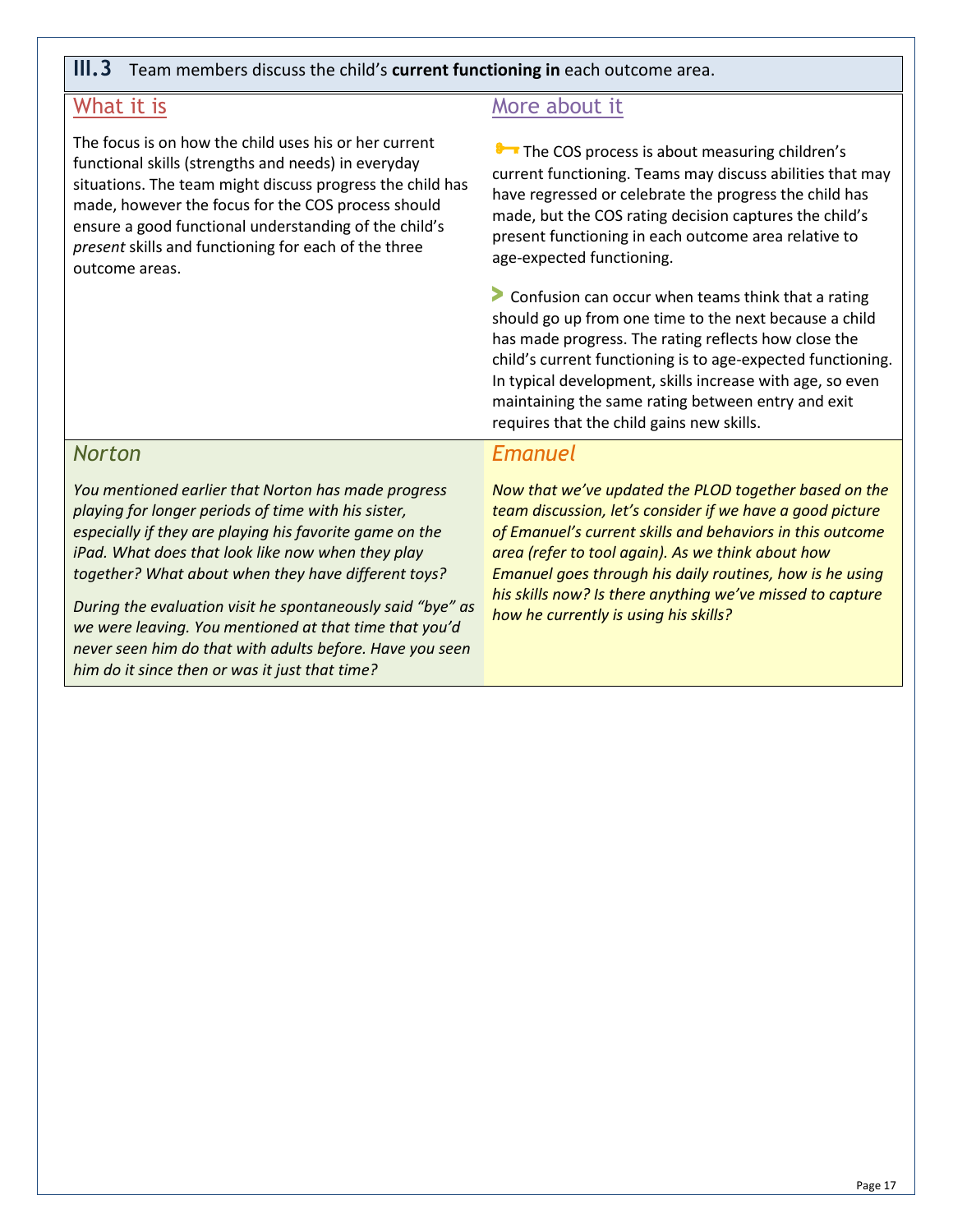**III.4** Team members discuss **information from multiple sources** *(e.g., family input, other observations, assessments, progress monitoring, child care providers, specialists, neighbors)* for each outcome.

## What it is

Following and in response to family input, providers share information gathered from many different sources (some of whom are likely at the meeting and simply invited to share). This may include their observations about how the child functions in different situations, the child's skills or information from progress monitoring or assessment tools, and input from others who are familiar with the child (e.g., grandparents, child care providers, physicians, specialists, other caregivers, or child welfare staff/caseworkers).

## *Norton*

*We discussed during the evaluation that Norton was slow to warm up to us, as less familiar adults. He stayed close by your side for about 30 minutes before he began to move about. You also shared that he tends to cry for about the same amount of time when you drop him off at daycare and that the day care providers noted too that he is shy when new adults are in the room. What else is important to know? How does that fit with experiences others have observed or learned about?* 

## More about it

**P** Teams discuss information so that all members have a picture of the different ways the child uses his or her functioning in each of the three outcome areas. This picture should reflect the perspectives of all who interact with the child. Each person is an important source of information about the child's functional skills and how and when specific skills are observed. Information from multiple sources helps the team accurately gauge the child's functioning relative to what is expected at the child's chronological age.

## *Emanuel*

*You certainly know Emanuel the best and your insight about his functioning helps us understand what he is doing. We also have information from the evaluation, our observations, and all that you shared about your family's day and Emanuel's experiences with other children and the providers at the church nursery. Have we heard input from others who also interact with Emanuel about what they have seen him do? Dotty (Emanuel's grandma), since you have been here visiting, is there anything you'd like to add?* 

## **III.5** The team discusses the child's functioning **across settings and situations**.

## What it is

Information about the child's participation and demonstration of skills in multiple settings and situations is discussed. The expectation is that the information shared paints a picture of the child's abilities in day-to-day routines and activities. The family is a vital source of information about the child's functioning across a wide range of settings.

## More about it

Children can react and function differently in different settings (e.g., home, child care, new environments, community settings such as parks, churches, stores, and restaurants, etc.) and with familiar and less familiar people (e.g., parents, siblings, peers, extended family, child care providers, assessors, therapists, new people, etc.). The mix of skills in different settings and situations must be considered to understand functioning.

## *Norton*

*We know he runs to the door to greet his sister, Jenna, when she comes home from school. Have you noticed if he greets other people in other places or at other times? What does he do when he first sees someone arrive at the child care or in the park? Is that similar to what you see at busy places, like at a restaurant, grocery store, or church?*

## *Emanuel*

*When we think about the abilities included in this outcome area, how does Emanuel do these things in different settings or situations? Our earlier discussions highlighted how Emanuel understands familiar directions at home and on the playground. Is this any different when he is in other settings or situations? What is the same or different when you are out shopping or at your friends' homes?*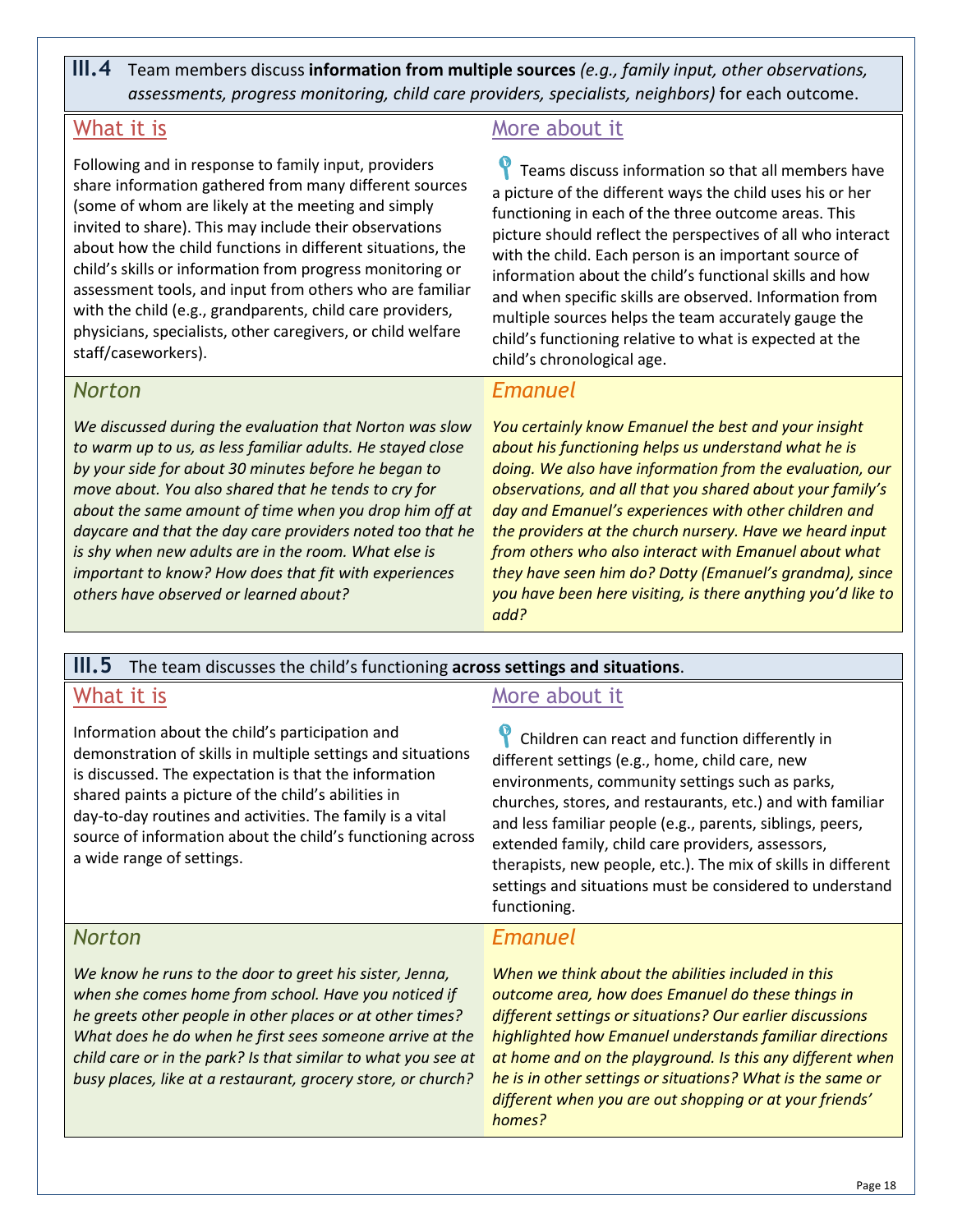**III.6** Team members discuss the child's functioning for each outcome in sufficient **depth** to describe how the child uses skills in meaningful ways.

## What it is

By considering the complexity of how the child functions, the team gains a shared understanding of how and when the child demonstrates different functional abilities. This goes beyond simply identifying the presence or absence of skills to describing how they look. From the conversation, everyone present should have a clear picture of what the child's functioning looks like. If team members share information that summarizes a judgment about what the child does (e.g., when her cousin is over they play well together and get along, or she plays like other two-year-olds), it is important to ask follow-up questions that encourage others to describe what that play looks like and what their statement means.

## More about it

 $\gamma$  The complexity and rich array of ways the child demonstrates skills when functioning must be addressed. There should be enough information to describe what the child does and does not yet do so that team members can envision it and distinguish it from other kinds of functioning in the developmental sequence.

## *Norton*

*When he has an opportunity to play with other children his age, what happens? What does that look like? How does the play get started? How long does it continue? What happens that causes play with the peer to end? Are his interactions with Jenna the same or different as his interactions with peers?* 

*(Outcome 3) As we think about how he communicates to tell you what he wants, are there times he is more successful than others? When is that? What happens just before that? Is there something that seems to help him to be successful telling you what he wants or doesn't want? Does he do this the same way for different things he wants? What about with different people or in different places?*

## *Emanuel*

*During our visits we've spent a good amount of time talking about Emanuel's acquiring and using knowledge and skills. This helps us understand what he does and how he does things associated with using language, figuring things out, playing with books and toys, remembering, and responding. Included here in the PLOD, we talk about how he shows little interest in books and only looks for a short time at pictures, but I wonder now if there are other pictures he notices and looks at or points to – like pictures on the phone or the pictures you have on the walls, or perhaps pictures on movie covers? What do you think about his understanding of pictures?*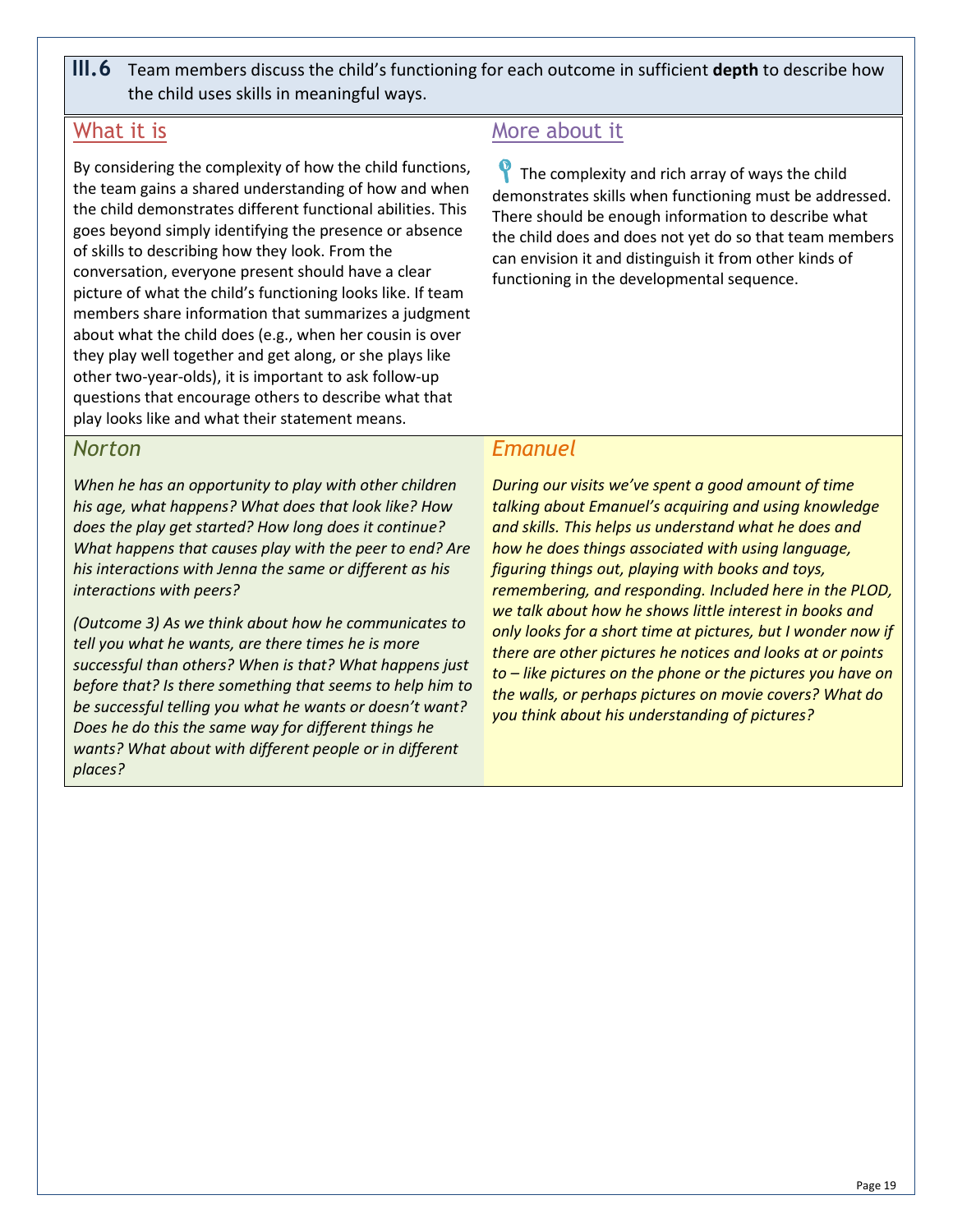#### **III.7** Team members focus on the child's **functional use of skills** versus discrete skills.

## What it is

Emphasis is placed on functional abilities in the context of meaningful everyday routines and activities, rather than discrete or isolated behaviors. Ratings are based on the child's functioning rather than a list of developmental assessment items and whether or not the child received credit for each item.

## *Norton*

*We talked about how Norton is starting to learn preacademic concepts. I remember during the evaluation you were surprised at how he was able to match the colored blocks. Have you seen him show his understanding of color matching since then? You mentioned too that he'll say "red." Do you see him doing that with meaning – like saying "red" when he sees something red or making a choice for a red shirt, car, or other item? How about in different settings or with other people, what does he do then?*

## More about it

**P** Information from different sources about the child's functioning is essential. However, the information must be focused on functional abilities versus isolated skills that are not used frequently to accomplish tasks. Often, knowing how a child performs on an evaluation does not provide a rich understanding about how the child uses his or her skills to function in everyday situations.

## *Emanuel*

*The example you shared about Emanuel picking out the movie he wants to watch by looking at the pictures on the cases tells us that he knows pictures convey meaning. So even though he is not that interested in books he is 'reading' the pictures on the movie cases.*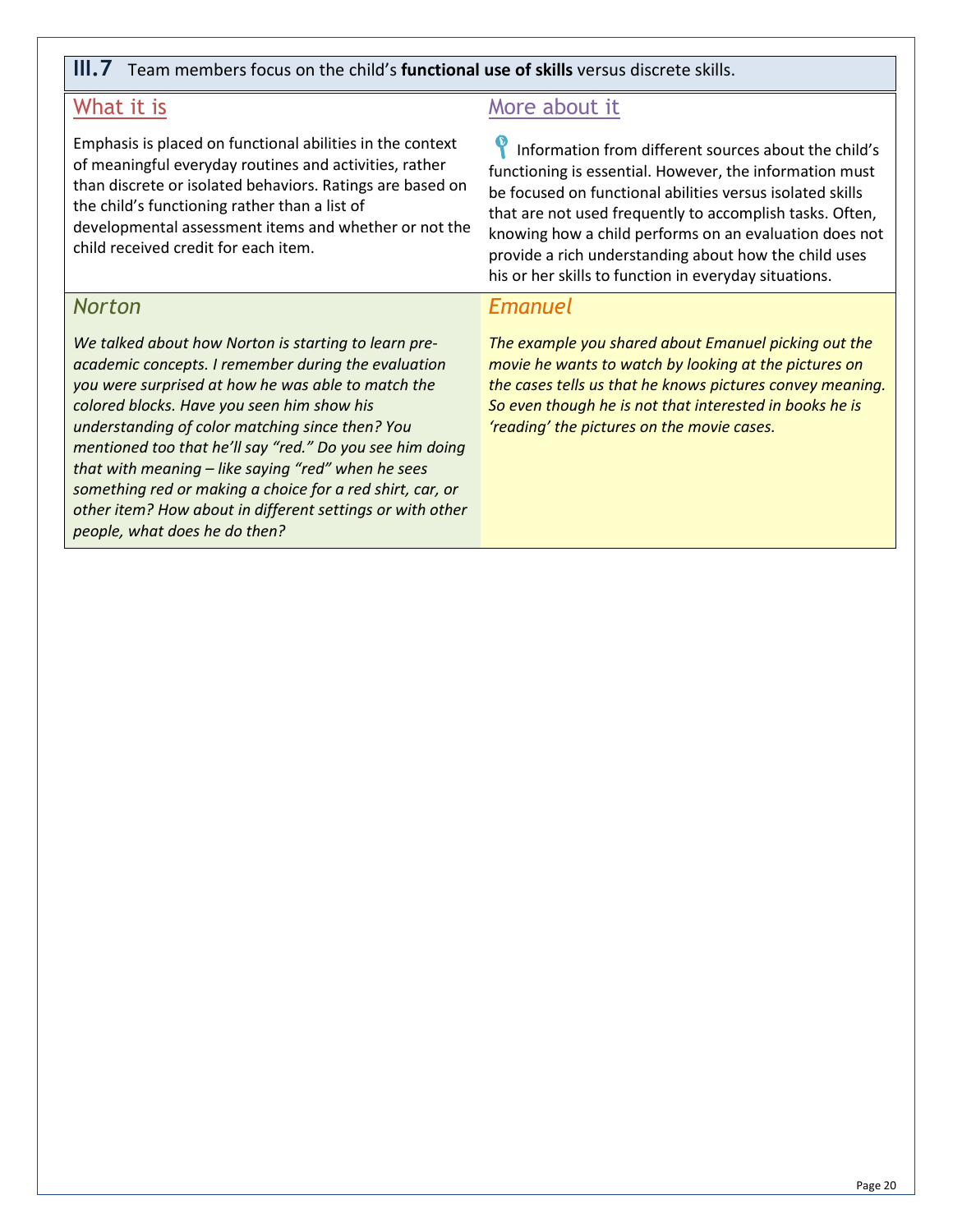#### **III.8** Team members discuss **skills the child has and has not yet mastered**.

## What it is

Discussing the complete range of functional skills associated with each outcome includes addressing behaviors that are and are not part of the child's repertoire. Doing so helps the team fully understand the complete mix of a child's functioning related to each outcome as well as understanding functional abilities that s/he is not yet, almost, or intermittently demonstrating. Discussion about what is age-expected and the skills the child uses and does not yet use helps the team understand and think about the child's functioning relative to age expectations. The conversation references functional abilities that the child is currently demonstrating as well as skills that are just emerging or not yet part of his or her repertoire.

## More about it

**>** Teams also must consider the use of assistive technology (AT) and describe the child's functioning using whatever AT may be currently in use. It is expected that a child's functioning includes his or her use of whatever AT is available in his or her everyday settings. If the availability of AT is uneven across settings, the child will likely appear to exhibit higher-level functioning in some settings than in others.

**>** The description of what the child does and does not do is not a judgment about what the child could do if given other opportunities. The team considers what skills are seen and not seen currently given the child's experiences. If a child has had little exposure due to illness or poverty, for example, he or she may not yet demonstrate functioning. Speculation about what the child could do if the child had more exposure or different experiences does not enter into the rating decision.

#### *Norton*

*We've talked about how Norton is slower to warm up around less familiar people and that he stays close by your side for up to 30 minutes. It seems that he is not yet separating easily even in familiar surroundings, like home and child care. Is that an accurate assessment?*

*(Outcome 2) You shared many examples of how Norton imitates words you say. You also said that he says some two-word sentences on his own, like "Jenna home" when greeting her, or "train go" when playing with the train set. However, he is not yet naming things unless they are first modeled for him. Typically, at his age, children are able to name most familiar objects and use two- and even three-word sentences when communicating.*

#### *Emanuel*

*As we look at the PLOD and think about Emanuel's functioning in this outcome area, are there other skills that we see him use often? Or skills that he is not using? Are there any things you think he should be doing that you haven't seen him begin doing?*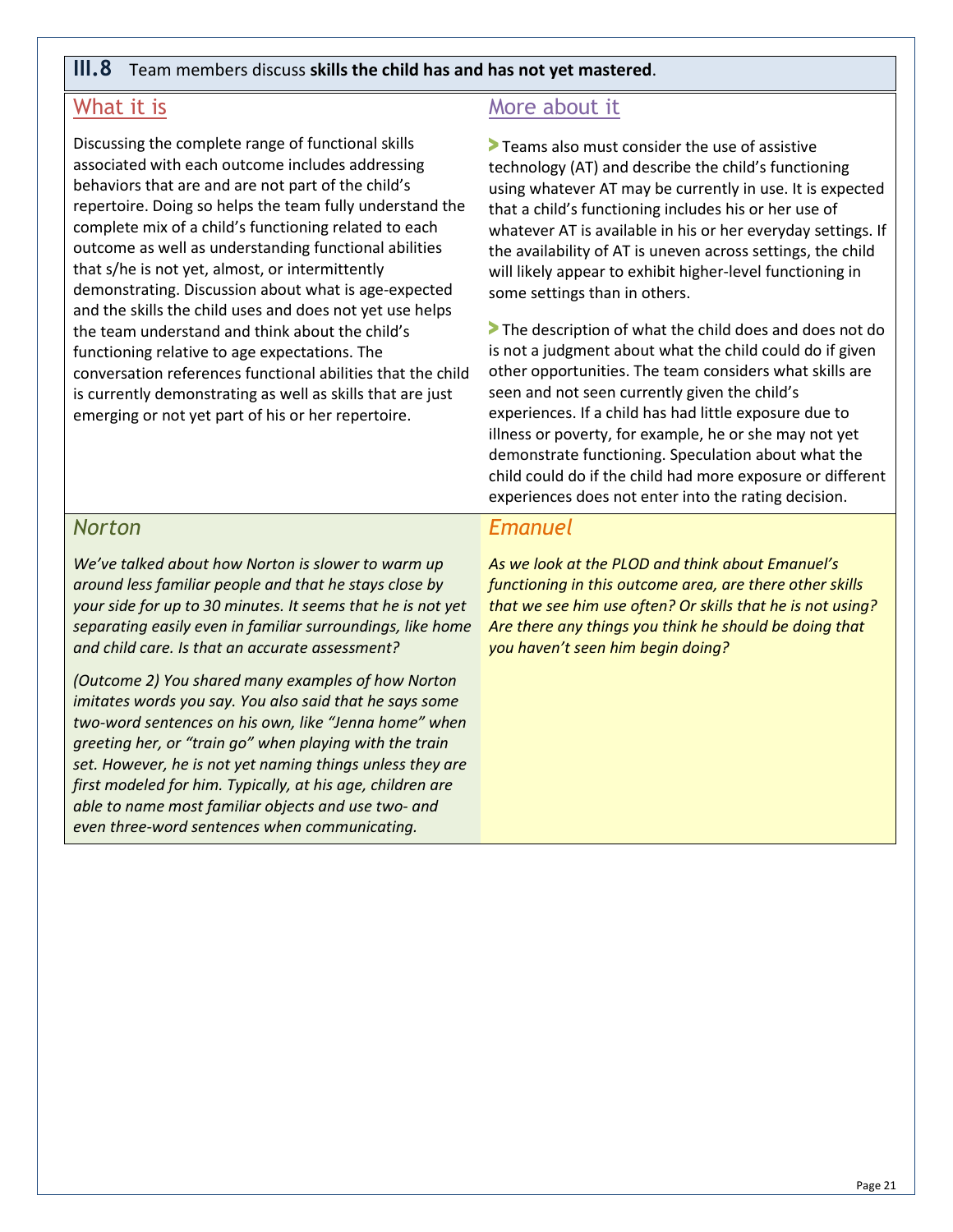## **III.9** Team members discuss how the child's **current use of skills relates to age-expected development**  *(AE-IF-F)***.**

## What it is

The team talks about the child's functional skills and how close they are to abilities of same-aged peers without disabilities. Part of this discussion involves painting a picture of what is age-expected and talking about how the child's functioning is similar to or different from that. Teams should use age-anchoring tools and resources as needed to reference the range at which skills emerge in the sequence of development.

## More about it

**B** Age-expected (AE) functioning is demonstrating skills and abilities in day-to-day activities in ways that are consistent with what is expected for a child's chronological age.

Immediate foundational (IF) functioning is demonstrating skills and abilities that typically occur developmentally just before age-expected development. It can be thought of as skills like those of a slightly younger child.

Foundational (F) functioning is demonstrating skills and abilities like those of a much younger child. These are important developmental skills to build upon, but there is greater distance between the observed functional skills and what is expected for a child this age.

**>** The relationship of IF and F skills to AE skills is based on where the skill lies in the sequence of development. IF skill reflect development just before AE skills. F skills are further from AE skills that IF skills. Since the sequence of development occurs at different rates for different skills at different ages, there is not a consistent rule about how much different (in months) an IF or F skill is from an AE skill.

## *Norton*

*Being able to separate from you easily in familiar surroundings is an ability expected for his age. Norton, however, displays notable shyness and can take up to 30 minutes to separate. This is more typical of a younger child and is often seen before being able to separate more easily. When we think of how Norton separates from you we'd call it an immediate foundational ability.* 

*(Outcome 2) During the evaluation we observed Norton do several steps in pretend play (e.g., getting groceries from you, putting them in his toy cart, and then putting them in the sink at the pretend kitchen). You said he had learned that from Jenna. This series of activities in pretend play is similar to what other children his age often do. Are there other play routines or scenarios you see him do? When you think about his play, are there things you think he should be doing that you haven't seen yet?*

## *Emanuel*

*Agreed. Children Emanuel's age are typically saying more words. They also use words functionally to name things that they see. Emanuel is making sounds and starting to say things that sound like they could be words. These are skills more typical of a much younger child; we'd call these foundational skills. They are important skills, and ones we'll want to build upon to help him get closer to age-expected development.*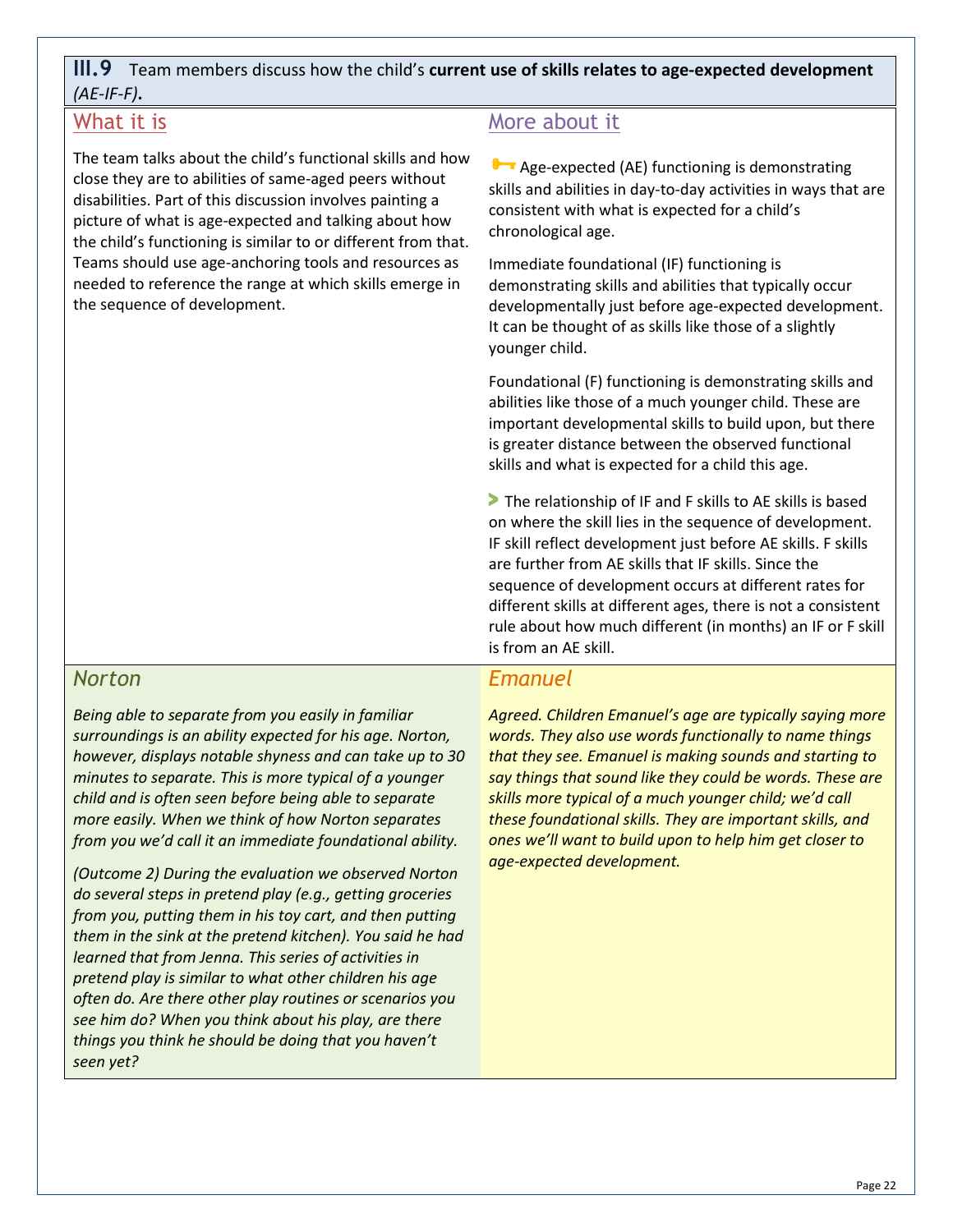## <span id="page-26-0"></span>**IV. Building Consensus for High-Quality COS Rating**

**IV.1** Team members discuss **key decisions** about the child's functioning shown on the **decision tree** using all they know about the child's mix of skills.

## What it is

Once the team has a thorough understanding of the child's functioning in an outcome area and how those abilities compare to age expectations, the team applies the criteria to decide upon an accurate rating. Using the decision tree helps teams accurately apply the rating criteria and carefully consider the distinctions among the ratings. It is expected that providers facilitate the team process allowing for discussion at each question and associated decision point on the decision tree.

## *Norton*

*I believe we have a good picture of Norton's functioning in this first outcome area. Let's now use this decision tree to help us make a decision about Norton's use of skills in this outcome area. The first question is about ageexpected functioning. We've discussed that Norton interacts with Jenna in a way that is expected for his age; he also follows the routine at child care and transitions easily between activities. These are abilities typical of children his age. So in regards to this first question would you all agree that he does show some age-expected functioning in this outcome?* 

*For the next question, we have to consider if he demonstrates age-expected functioning in all or almost all settings and situations. Earlier, we heard that when we think of his play with others, Norton continues to do more onlooker play with familiar peers at child care and he continues to have difficulty separating from you. These are behaviors that typically appear before his age. So in response to this question, I think we'd say no. Do you agree? Let's go on to the next question thinking about the mix of age-expected and earlier skills we see from Norton in everyday situations….*

## More about it

When using the decision tree, the team must consider the child's full mix of skills relative to each outcome and in light of age-expected development. The decision tree is a guide for key questions to distinguish among the criteria that lead to different ratings. It is expected that providers facilitate discussion and decision-making with the decision tree as a guide rather than handing the decision tree to the family to read and provide an answer. Questions on the decision tree also are not intended to provide a rigid script for teams that limits other discussion.

## *Emanuel*

*Together let's look again at the PLOD and think about the other information we've discussed to understand where Emanuel (who is 18 months old) is relative to age expectations. As we look at this PLOD we highlighted things that he is doing that come in just before his age; these are immediate foundational skills and are highlighted in blue. We also teased out the things that are more typical of much younger children; these are foundational skills and are highlighted in peach. Purple is reserved for age-expected skills; none of the purple highlight was used in this paragraph. Does anyone have any questions or clarifications? Okay, let's look at the decision tree to help us with the rating decision.* 

Present Levels of Development

Acquirin<mark>g and Using Knowledge and Skills</mark><br>At home Emanuel <mark>understands some routinely spoken words, such as night night, no, up, down, and out.</mark> When on the playground, he understands ready, set, go when his mom says that as he is getting ready to go<br>down the slide – he will go down the slide when she says go. He does not yet demonstrate understanding of questions/directions like Do you want  $\rightarrow$  Co get the  $\rightarrow$ ; Bring me a diaper. When offered a choice he takes what he wants without indicating a choice first by pointing to or naming the item desired without showing under vowel sounds, cri<mark>es, and laug</mark>hs, but is not consistently saying words or using signs. He will <mark>say "mmm" when</mark><br>he is eating something he likes and was recently heard saying something that sounded like "Wado" as if meaning "what do you do?" His parents have tried sign language (e.g., more) with him, but he does not yet imitate the action. He rarely imitates what he sees others do unless it is of high interest to him (e.g., here interest to him (e.g., here in the sees others do unless it is of high interest to him (e.g., here interest to shape sorters, and toys that involve putting in and taking things out. He dumps the Duplo's in and out of boxes<br>and then takes them apart. He is not yet putting them together. He uses toys in their intended manner and tries different things with the toys (e.g., drop, shake, taking apart, exploring the small toy boxes to see what is<br>in them, trying different ways to put toys in and out of other containers). Emanuel has pretended to bring this time, Emanuel shows little interest in books. He turns the pages and looks briefly at pictures, but does not<br>point at pictures or generally spend more than a minute exploring books. Emanuel likes the Mickey Mouse Club House show and will stop and watch it smiling and sometimes moving to songs that are sung during the show. Bath time is another favored activity for Emanuel. In the tub he plays with containers by dumping and<br>filling them and splashing in the water.

See Appendix B for the full PLOD example.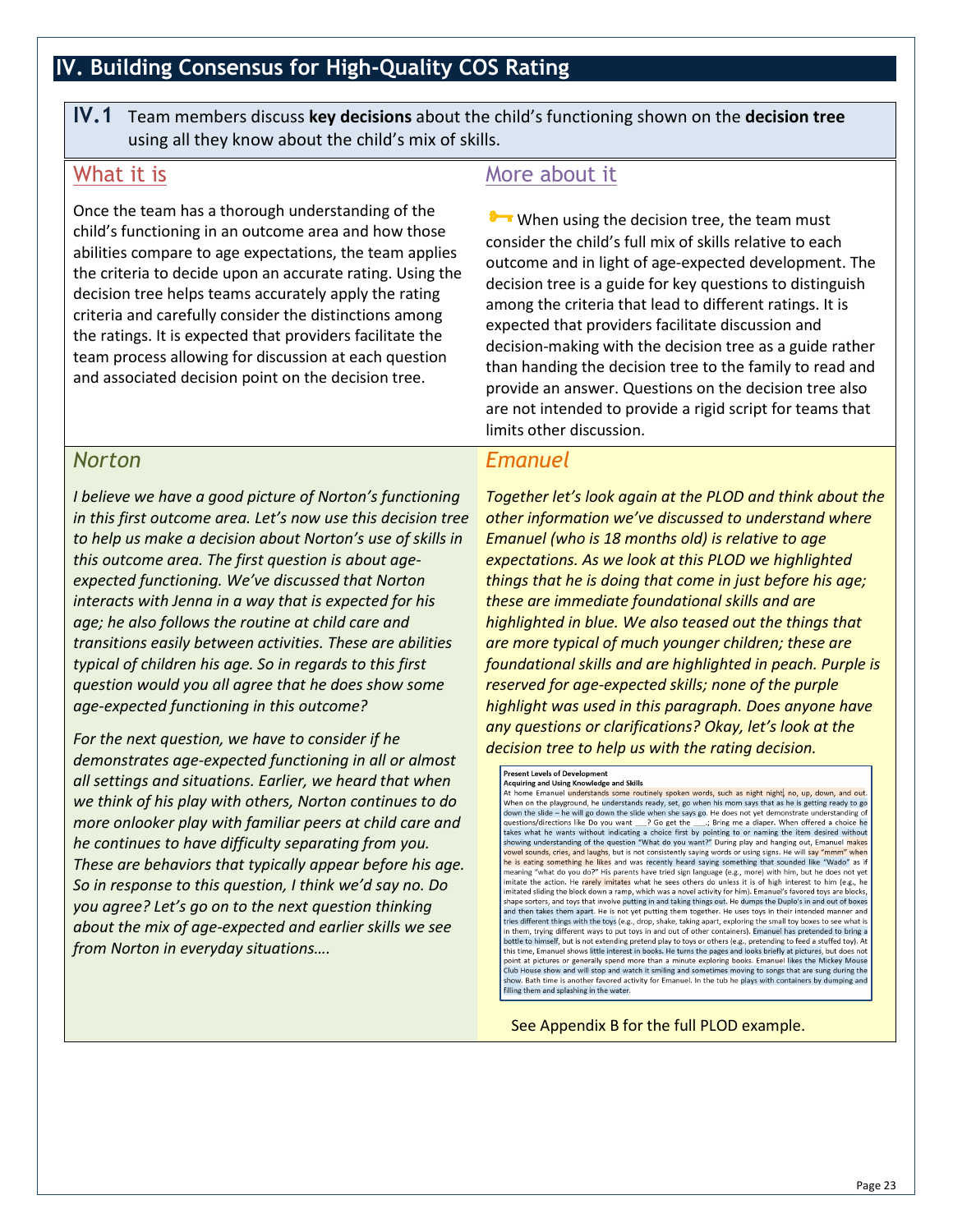## **IV.2** Team members discuss the **rating for each outcome in descriptive terms**, not simply as a number.

## What it is

When working through the process, providers should use descriptive terms that focus on the child's use of age-expected skills rather than single numbers to describe the child's rating relative to each of the three outcomes.

## *Norton*

*So using this decision tree and the resources we looked at, we've identified that Norton shows some functioning expected for his age and has more skills that come in just before his age. Using our descriptor statements, we'd say Norton has occasional use of age-expected skills, with more behavior that is not age-expected.* 

## More about it

**>** Many states and programs have a set of defined descriptor statements for each of the COS ratings. These uniform rating descriptors make it easier to understand the ratings. Even in states where descriptor statements are not used, teams should indicate what the number represents, not just provide the number.

#### *Emanuel*

*From our consideration of Emanuel's functioning and working through the decision tree, we've identified that he is not yet showing any age-expected functioning in this outcome area. He does, however, show many skills that come in just before his age, although he does not demonstrate them across settings. He also has some skills that would be foundational or like those of a much younger child. Our team's summary would be that he uses immediate foundational skills most of the time with some skills at a foundational level.* 

#### **IV.3** Team members **reach consensus** for each outcome rating.

#### What it is

Following the discussion and decision tree rating process, check in with the team members to see if consensus was reached. In some instances, the meeting facilitator might look to each person to ensure s/he had a chance to comment before finalizing a rating. You might ask, "What do you all think – how well does this describe [child's name]'s functioning given all that we've just discussed?"

#### More about it

**>** It's important to engage all team members in the COS process. If disagreements arise it will be important to determine the source of the question and work to resolve it. Is it about what skills people consider to be age-expected? Is there a shared understanding about criteria on the COS scale? Have all those present had a chance to share their illustrations that seem to really represent the child's functioning, or are they thinking about examples that haven't been shared with the group?

| <b>Norton</b> |  |  |
|---------------|--|--|
|               |  |  |

*What does everyone think about this rating? How well does this summarize Norton's current functioning for this first outcome area? Is this an accurate recap of his functioning? (Call on each team member by name for comment until all have shared).*

#### *Emanuel*

*Okay, we're here on the decision tree, mostly immediate foundational skills and some foundational functioning. Based on our discussion, what questions remain? Do we each agree that Emanuel uses immediate foundational skills most of the time with some skills at a foundational level?*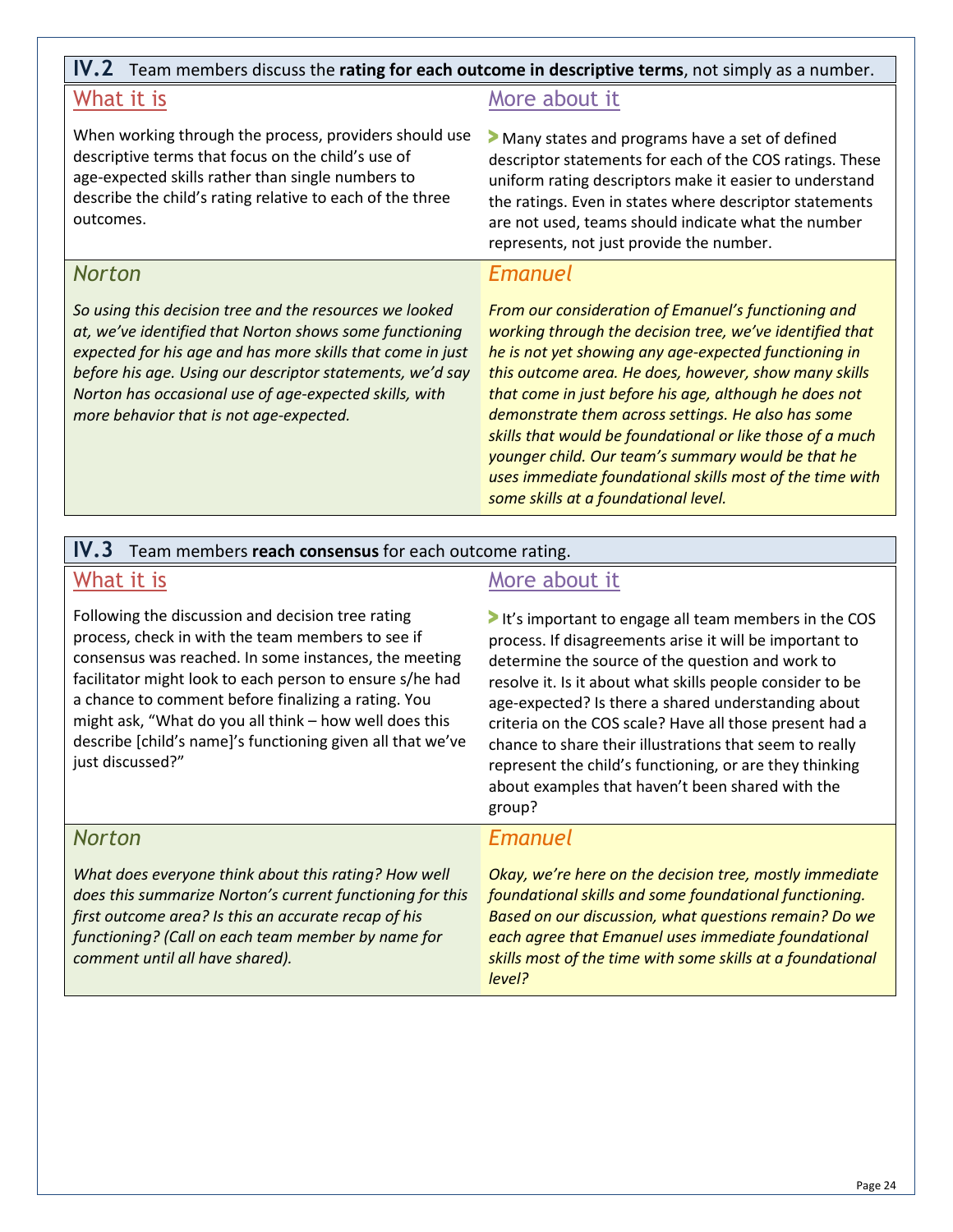#### **IV.4** The COS **ratings are consistent with rating criteria** for all the information shared and discussed.

## What it is

Given all the information shared and discussed, the team determines a rating that best describes the child's functioning. The team thoroughly addresses each outcome, considers the child's current functional abilities across settings, correctly uses age-anchoring tools, accurately references AE-IF-F, and accurately uses the COS scale, demonstrating understanding of the different meanings and parameters of each rating point. If there are any questions or concerns, the team discusses these further and refers to resources with more information about rating criteria or age-expected child development.

#### *Norton*

*We talked about Norton mostly using immediate foundational skills in this outcome area. However, we do see some age-expected functioning in how he displays and communicates his emotions with others. Let's consider if this other statement is a more accurate way to describe his functioning. [Read alternate statement.]* 

## More about it

**T** Teams must understand and apply the rating criteria consistently to ensure valid COS ratings.

**>** Descriptor statements generally provide a basic check for the team because the statement describes the skills the team agrees on. In places where the team summarizes the rating using a number from 1 to 7 or a single word, it is especially important to summarize the criteria, the rating decision, and the rationale to ensure that everyone agrees with the reasoning behind the decision and not just on a number or word.

#### *Emanuel*

*Good, it sounds like we are all in agreement that Emanuel uses many important immediate foundational skills in most settings and situations. We are not yet seeing him use age-expected skills, but instead many of the skills that come just before that level of functioning. [Look around for affirmations or pause to encourage or ask for comments]. As we continue to develop the rest of the IFSP, we will talk more about how we can build on his current strengths to support progress with specific skills in the months ahead. Before that, let's look at his current functioning on the next outcome.*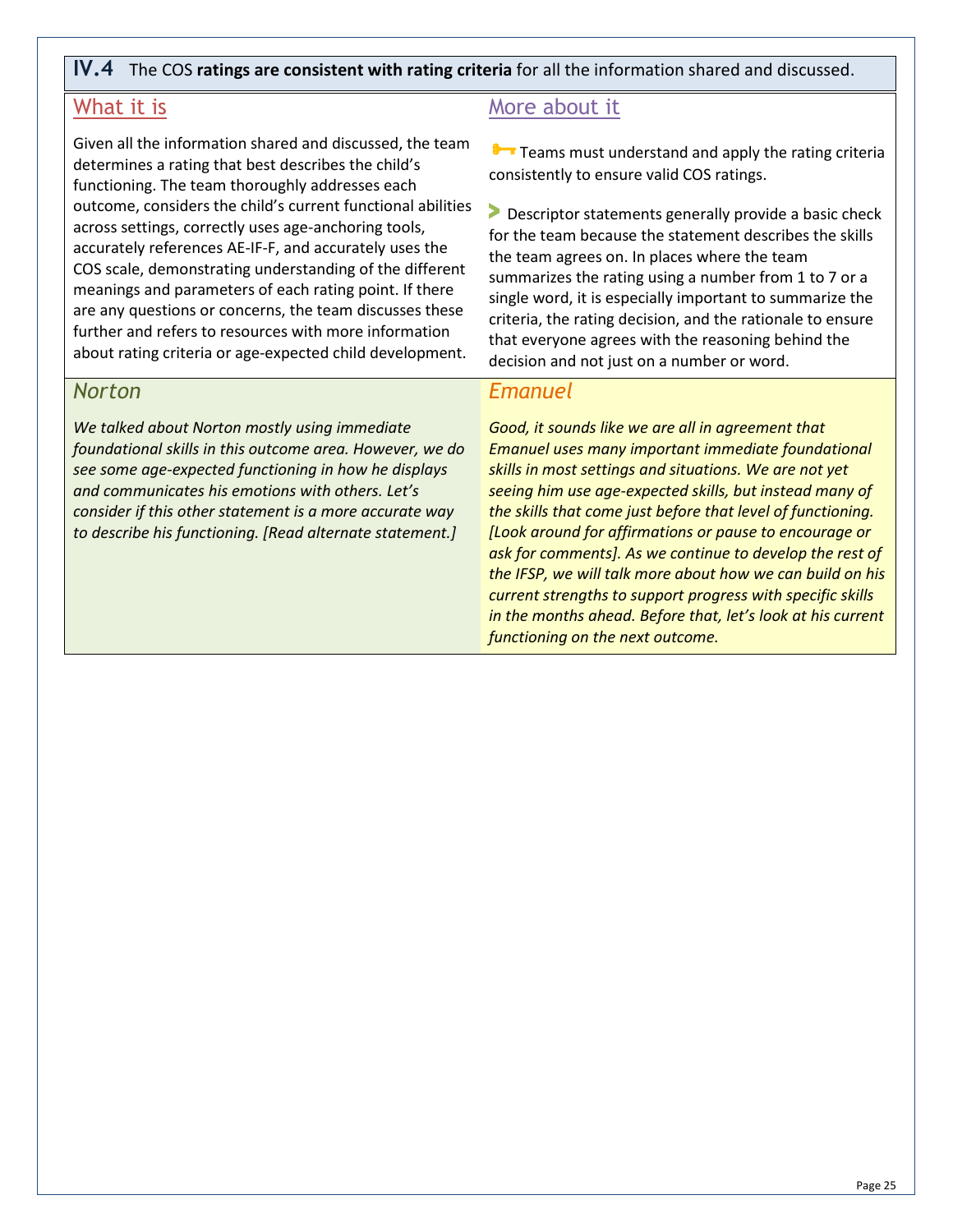## <span id="page-29-0"></span>**V. Interactive Practices**

*A brief list of general interactive practices associated with quality teaming and decision-making is included with the COS-TC Quality Practices Checklist. The set of interactive practices listed provides an essential foundation for effectively implementing other quality practices in the COS process, but these items reflect general content and are not specific to the Child Outcomes Summary process.* 

- a. Providers share and/or synthesize information **clearly and concisely**.
- b. Providers **display good affect** (e.g., tone, facial expressions, responsiveness, etc.).
- c. Providers give **eye contact** appropriately.
- d. Providers do not use jargon and clearly explain technical terms.
- e. Providers actively include all team members in the discussions.
- f. Providers **show responsive behaviors** that illustrate active listening and responding.
- g. Providers **let team members finish their thought** before replying or moving on.
- h. Providers **ask good follow-up questions** to check for understanding or collect rich detail.
- i. Providers **use descriptive examples**, paraphrasing, and summarizing to check understanding.
- j. Providers l**isten empathetically**, being sensitive to emotional needs and environmental demands *(e.g., phone ringing, child fussing, etc.)*.
- k. Providers **acknowledge and respect family input** about the child's functioning.

## More about it

Actively engaging all team members, including the family, in the COS process requires careful application of active listening and full engagement of all involved. Team members should consider cultural backgrounds and preferences of those involved, however in most cases these interactive practices will support effective teaming. Information should be shared in an easy-to-understand manner while actively engaging team members and ensuring appropriate wait time for processing and understanding information and inviting team input. While some team members may be more interactive and participatory than others, it is essential that all team members are included and acknowledged. Allowing time for members to complete their thoughts and asking clarification questions are important when facilitating the discussion and ensuring that the team has a rich understanding about the child's functioning. Checking for understanding by using recapping techniques helps all participants gain a shared understanding. Tuning into others' body language, being sensitive to others' responses, and acknowledging the demands that family members may need to attend to also will help encourage a positive conversational flow to the discussion. It is important to convey that active participation by all team members in the COS decision-making process adds to the team's shared understanding. By encouraging input from all participants the team is able to engage in a shared COS decision-making process and reach accurate COS ratings.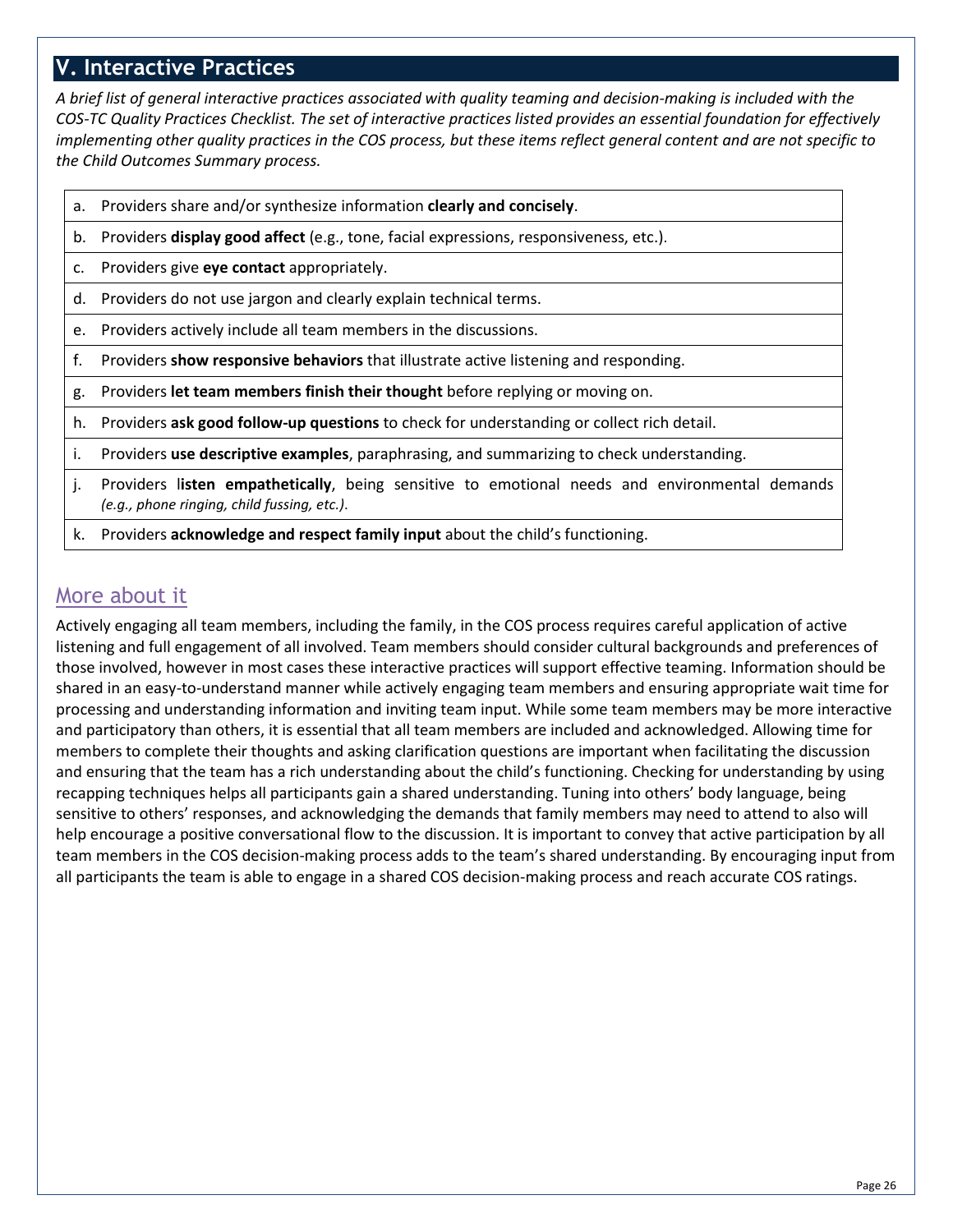## <span id="page-30-0"></span>**Appendix A: COS-TC Child Outcomes Summary Outcome Content Reminder Tool**

| <b>Positive Social Relationships</b>                                                                                                                                                                                            |                                                                                                                                                                                                                                                                                                                                                  |                                                                                                                                                                                                                                                                                      |
|---------------------------------------------------------------------------------------------------------------------------------------------------------------------------------------------------------------------------------|--------------------------------------------------------------------------------------------------------------------------------------------------------------------------------------------------------------------------------------------------------------------------------------------------------------------------------------------------|--------------------------------------------------------------------------------------------------------------------------------------------------------------------------------------------------------------------------------------------------------------------------------------|
| Attend to people?<br>٠<br>Display/communicate<br>٠<br>emotions?<br>Respond to touch?<br>Ξ<br>Use greetings?<br>Е<br><b>Taking turns</b><br>٠                                                                                    | Relate with family<br>$\blacksquare$<br>members?<br>Relate with other adults?<br>$\blacksquare$<br>Relate with siblings/other<br>Е<br>kids?<br>Engage others in play?<br>П<br>Cope with and resolve<br>٠<br>conflicts that emerge with<br>others/in play?<br>Communicate during<br>$\blacksquare$<br>back-and-forth<br>interactions with others? | React to changes in the<br>٠<br>environment?<br>Adapt to changes in<br>п<br>routines or settings?<br>Follow group rules<br>٠<br>and/or expectations<br>across settings?                                                                                                              |
| <b>Acquiring and Using Knowledge and Skills</b>                                                                                                                                                                                 |                                                                                                                                                                                                                                                                                                                                                  |                                                                                                                                                                                                                                                                                      |
| Understand and respond to<br>П<br>directions and requests?<br>Understand language (e.g.,<br>П<br>prepositions, directions,<br>concepts)?<br>Show communication skills<br>$\blacksquare$<br>(from cooing to using<br>sentences)? | Think, remember, reason,<br>$\blacksquare$<br>and problem solve?<br>Interact with books,<br>п<br>pictures, and toys?<br>In play, imitate what s/he<br>П<br>has seen others do?<br>Learn new skills and use<br>$\blacksquare$<br>these skills in play?<br>Demonstrate early literacy<br>п<br>understanding?                                       | ٠<br>Solve problems and<br>figure things out?<br>Remember familiar play<br>٠<br>routines and where<br>things are or when they<br>are different?<br>Engage in play with<br>п<br>objects (how elaborate or<br>connected)?<br>Understand pre-<br>٠<br>academic concepts and<br>symbols? |
| <b>Taking Appropriate Action to Meet Needs</b>                                                                                                                                                                                  |                                                                                                                                                                                                                                                                                                                                                  |                                                                                                                                                                                                                                                                                      |
| Move around and/or move<br>П<br>his or her body to get<br>things?<br>Use hands and fingers to<br>manipulate toys and<br>things?<br>Use tools to get desired<br>Е<br>things (e.g., strings, pencils,<br>forks, scissors, etc.)?  | Communicate what s/he<br>П<br>wants and needs (e.g.,<br>hunger, desired toys,<br>illness/injury) to familiar<br>and unfamiliar adults and<br>to peers/siblings?<br>Take care of basic needs<br>п<br>such as feeding, dressing,<br>hand washing, and potty<br>training?                                                                           | Convey sleep needs?<br>п<br>Contribute to his or her<br>٠<br>health and safety on his<br>or her own?<br>Follow rules related to<br>п<br>safety (hold hands, stop,<br>understands hot)?                                                                                               |







Source: Younggren, N., Barton, L., Jackson, B., Swett, J., & Smyth, C. (2016). *COS-TC Child Outcomes Summary Outcome Content Reminder Tool*. Menlo Park, CA: SRI International.